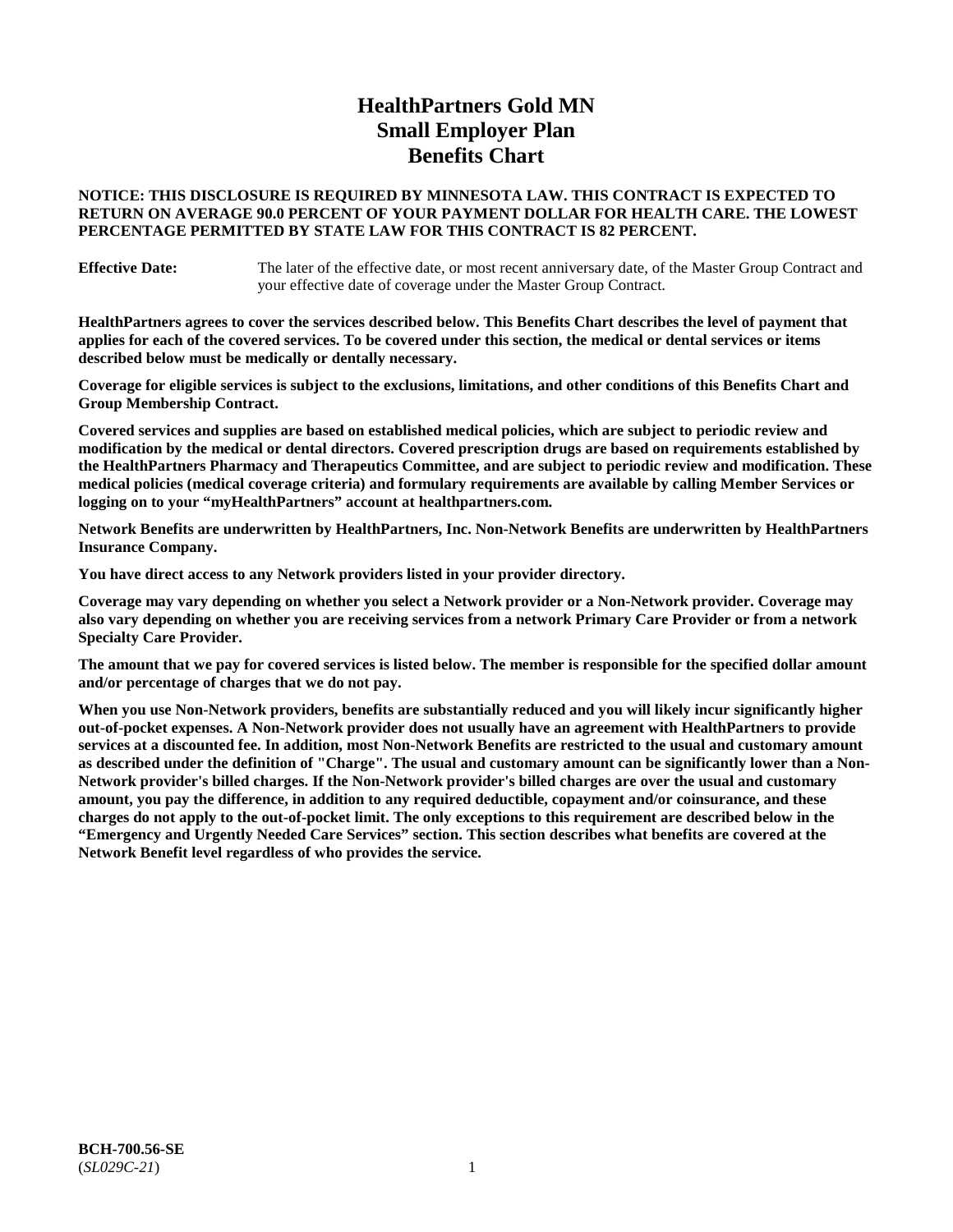# **These definitions apply to this Benefits Chart. They also apply to the Contract.**

| <b>Biosimilar Drugs:</b> | A prescription drug, approved by the Food and Drug Administration (FDA), that the FDA has<br>determined is biosimilar to and interchangeable with a biological brand name drug. Biosimilar<br>drugs are not considered generic drugs and are not covered under the generic drug benefit.                                                                                                                                                                                                                                                                                                                                           |
|--------------------------|------------------------------------------------------------------------------------------------------------------------------------------------------------------------------------------------------------------------------------------------------------------------------------------------------------------------------------------------------------------------------------------------------------------------------------------------------------------------------------------------------------------------------------------------------------------------------------------------------------------------------------|
| <b>Brand Name Drug:</b>  | A prescription drug, approved by the Food and Drug Administration (FDA), that is manufactured,<br>sold, or licensed for sale under a trademark by the pharmaceutical company that originally<br>researched and developed the drug. Brand name drugs have the same active-ingredient formula as<br>the generic version of the drug. However, generic drugs are manufactured and sold by other drug<br>manufacturers and are generally not available until after the patent on the brand name drug has<br>expired. A few brand name drugs may be covered at the generic drug benefit level if this is<br>indicated on the formulary. |
| <b>Calendar Year:</b>    | This is the 12-month period beginning 12:01 A.M. Central Time, on January 1, and ending 12:00<br>A.M. Central Time of the next following December 31.                                                                                                                                                                                                                                                                                                                                                                                                                                                                              |
| <b>Charge:</b>           | For covered services delivered by participating network providers, this is the provider's discounted<br>charge for a given medical/surgical service, procedure or item.                                                                                                                                                                                                                                                                                                                                                                                                                                                            |
|                          | For covered services delivered by non-network providers, a contracted rate may apply if such<br>arrangement is available to HealthPartners.                                                                                                                                                                                                                                                                                                                                                                                                                                                                                        |
|                          | For the Usual and Customary charge for covered services delivered by non-network providers, our<br>payment is calculated using one of the following options to be determined at HealthPartners'<br>discretion: 1) a percentage of the Medicare fee schedule; 2) a comparable schedule if the services<br>is not on the Medicare fee schedule; 3) a commercially reasonable rate for such service.                                                                                                                                                                                                                                  |
|                          | The Usual and Customary Charge is the maximum amount allowed that we consider in the<br>calculation of the payment of charges incurred for certain covered services. You must pay for any<br>charges above the usual and customary charge, and they do not apply to the out-of-pocket limit.                                                                                                                                                                                                                                                                                                                                       |
|                          | A charge is incurred for covered ambulatory medical and surgical services, on the date the service<br>or item is provided. A charge is incurred for covered inpatient services, on the date of admission to<br>a hospital. To be covered, a charge must be incurred on or after the member's effective date and<br>on or before the termination date.                                                                                                                                                                                                                                                                              |
| Copayment/Coinsurance:   | The specified dollar amount, or percentage, of charges incurred for covered services, which we do<br>not pay, but which a member must pay, each time a member receives certain medical services,<br>procedures or items. Our payment for those covered services or items begins after the copayment<br>or coinsurance is satisfied. Covered services or items requiring a copayment or coinsurance are<br>specified in this Benefits Chart.                                                                                                                                                                                        |
|                          | For services provided by a network provider:                                                                                                                                                                                                                                                                                                                                                                                                                                                                                                                                                                                       |
|                          | An amount which is listed as a flat dollar copayment is applied to a network provider's discounted<br>charges for a given service. However, if the network provider's discounted charge for a service or<br>item is less than the flat dollar copayment, you will pay the network provider's discounted charge.<br>An amount which is listed as a percentage of charges or coinsurance is based on the network<br>provider's discounted charges, calculated at the time the claim is processed, which may include an<br>agreed upon fee schedule rate for case rate or withhold arrangements.                                      |
|                          | For services provided by a non-network provider:                                                                                                                                                                                                                                                                                                                                                                                                                                                                                                                                                                                   |
|                          | Any copayment or coinsurance is applied to the lesser of the provider's charges or the usual and<br>customary charge for a service.                                                                                                                                                                                                                                                                                                                                                                                                                                                                                                |
|                          | A copayment or coinsurance is due at the time a service is provided, or when billed by the<br>provider. The copayment or coinsurance applicable for a scheduled visit with a network provider<br>will be collected for each visit, late cancellation and failed appointment. Services may not be<br>withheld for failure to pay a deductible or coinsurance at or prior to the time of service.                                                                                                                                                                                                                                    |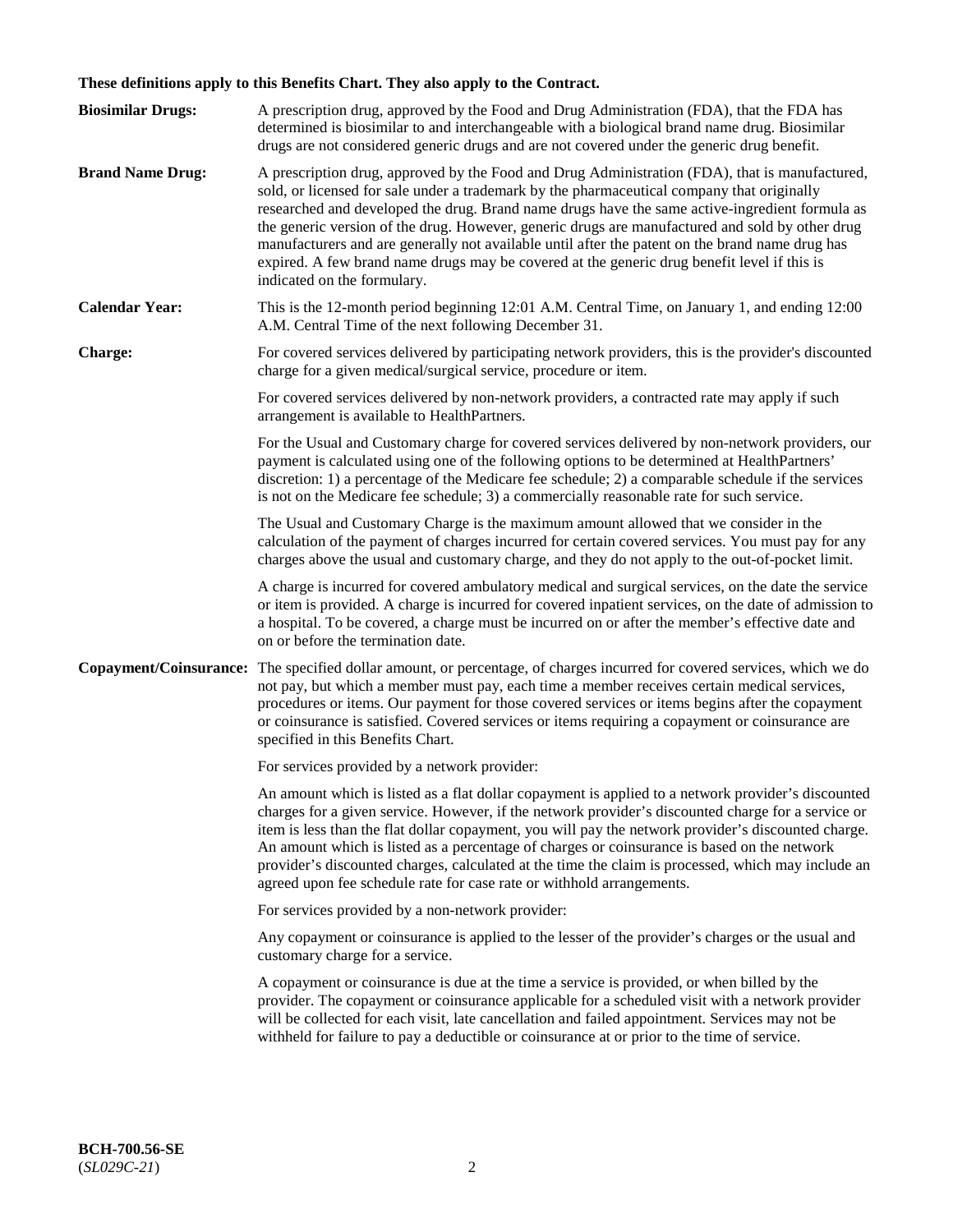| Deductible:                | The specified dollar amount of charges incurred for covered services, which we do not pay, but a<br>member or a family has to pay first in a calendar year. Our payment for those services or items<br>begins after the deductible is satisfied. For network providers, the amount of the charges that apply<br>to the deductible are based on the network provider's discounted charges, calculated at the time<br>the claim is processed, which may include an agreed upon fee schedule rate for case rate or<br>withhold arrangements. For non-network providers, the amount of charges that apply to the<br>deductible are the lesser of the provider's charges or the usual and customary charge for a service.                                                                                                                                                                                                                                                                                                                                                                                                                                                                                                                                             |
|----------------------------|------------------------------------------------------------------------------------------------------------------------------------------------------------------------------------------------------------------------------------------------------------------------------------------------------------------------------------------------------------------------------------------------------------------------------------------------------------------------------------------------------------------------------------------------------------------------------------------------------------------------------------------------------------------------------------------------------------------------------------------------------------------------------------------------------------------------------------------------------------------------------------------------------------------------------------------------------------------------------------------------------------------------------------------------------------------------------------------------------------------------------------------------------------------------------------------------------------------------------------------------------------------|
|                            | Any amounts paid or reimbursed by a third party, including but not limited to: point of service<br>rebates, manufacturer coupons, manufacturer debit cards or other forms of direct reimbursement to<br>a member for a product or service, will not apply toward your deductible, to the extent permitted<br>under state and federal law.                                                                                                                                                                                                                                                                                                                                                                                                                                                                                                                                                                                                                                                                                                                                                                                                                                                                                                                        |
|                            | Your plan has an embedded deductible. This means once a member meets the individual<br>deductible, the plan begins paying benefits for that person. If two or more members of the family<br>meet the family deductible, the plan begins paying benefits for all members of the family,<br>regardless of whether each member has met the individual deductible. However, a member may<br>not contribute more than the individual deductible toward the family deductible.                                                                                                                                                                                                                                                                                                                                                                                                                                                                                                                                                                                                                                                                                                                                                                                         |
|                            | All services are subject to the deductible unless otherwise indicated below in this Benefits Chart.                                                                                                                                                                                                                                                                                                                                                                                                                                                                                                                                                                                                                                                                                                                                                                                                                                                                                                                                                                                                                                                                                                                                                              |
| <b>Formulary:</b>          | This is a current list, which may be revised from time to time, of formulary prescription drugs,<br>medications, equipment and supplies covered by us as indicated in the Benefits Chart which are<br>covered at the highest benefit level. Some drugs may require prior authorization to be covered as<br>formulary drugs. You may be granted an exception to the formulary that is available to you upon<br>request. These guidelines and procedures include exceptions to the formulary for anti-psychotic<br>prescription drugs prescribed to treat emotional disturbances or mental illness if your health care<br>provider (1) indicates to the dispensing pharmacist, orally or in writing, that the prescription must<br>be dispensed as indicated and (2) certifies in writing to us that the prescribed drug will best treat<br>your condition. Also, you may continue to receive certain non-formulary prescription drugs for<br>diagnosed mental illness or emotional disturbance when our formulary changes or you change<br>health plans for up to one year following the change. We also have written guidelines and<br>procedures for granting formulary exceptions for other drugs that are available to you upon request<br>or on our website. |
|                            | <b>HMO Formulary Exception Process (including antipsychotic drugs).</b> If you are prescribed a<br>drug, we must promptly grant you an exception to our formulary when your health care provider<br>indicates to us that:                                                                                                                                                                                                                                                                                                                                                                                                                                                                                                                                                                                                                                                                                                                                                                                                                                                                                                                                                                                                                                        |
|                            | (1) the formulary drug causes an adverse reaction to the patient;<br>(2) the formulary drug is contraindicated for the patient; or<br>(3) the health care provider demonstrates that the prescription drug must be dispensed as written<br>to provide maximum medical benefit to the patient.                                                                                                                                                                                                                                                                                                                                                                                                                                                                                                                                                                                                                                                                                                                                                                                                                                                                                                                                                                    |
|                            | The formulary, and information on drugs that require authorization, are available by calling<br>Member Services or logging on to your "myHealthPartners" account at healthpartners.com.                                                                                                                                                                                                                                                                                                                                                                                                                                                                                                                                                                                                                                                                                                                                                                                                                                                                                                                                                                                                                                                                          |
|                            | Formulary Changes. The formulary may change throughout the year. If you are affected by a<br>formulary change, you will receive at least 30 days' advanced notice of that change, and you<br>may request a formulary exception.                                                                                                                                                                                                                                                                                                                                                                                                                                                                                                                                                                                                                                                                                                                                                                                                                                                                                                                                                                                                                                  |
| <b>Generic Drug:</b>       | A prescription drug, approved by the Food and Drug Administration (FDA) that the FDA has<br>determined is comparable to a brand name drug product in dosage form, strength, route of<br>administration, quality, intended use and documented bioequivalence. Generally, generic drugs<br>cost less than brand name drugs. Some brand name drugs may be covered at the generic drug<br>benefit level if this is indicated on the formulary.                                                                                                                                                                                                                                                                                                                                                                                                                                                                                                                                                                                                                                                                                                                                                                                                                       |
| <b>Non-Formulary Drug:</b> | This is a prescription drug approved by the Food and Drug Administration (FDA) that is not on<br>the formulary, is medically necessary and is not investigative or otherwise excluded under this<br>Benefits Chart.                                                                                                                                                                                                                                                                                                                                                                                                                                                                                                                                                                                                                                                                                                                                                                                                                                                                                                                                                                                                                                              |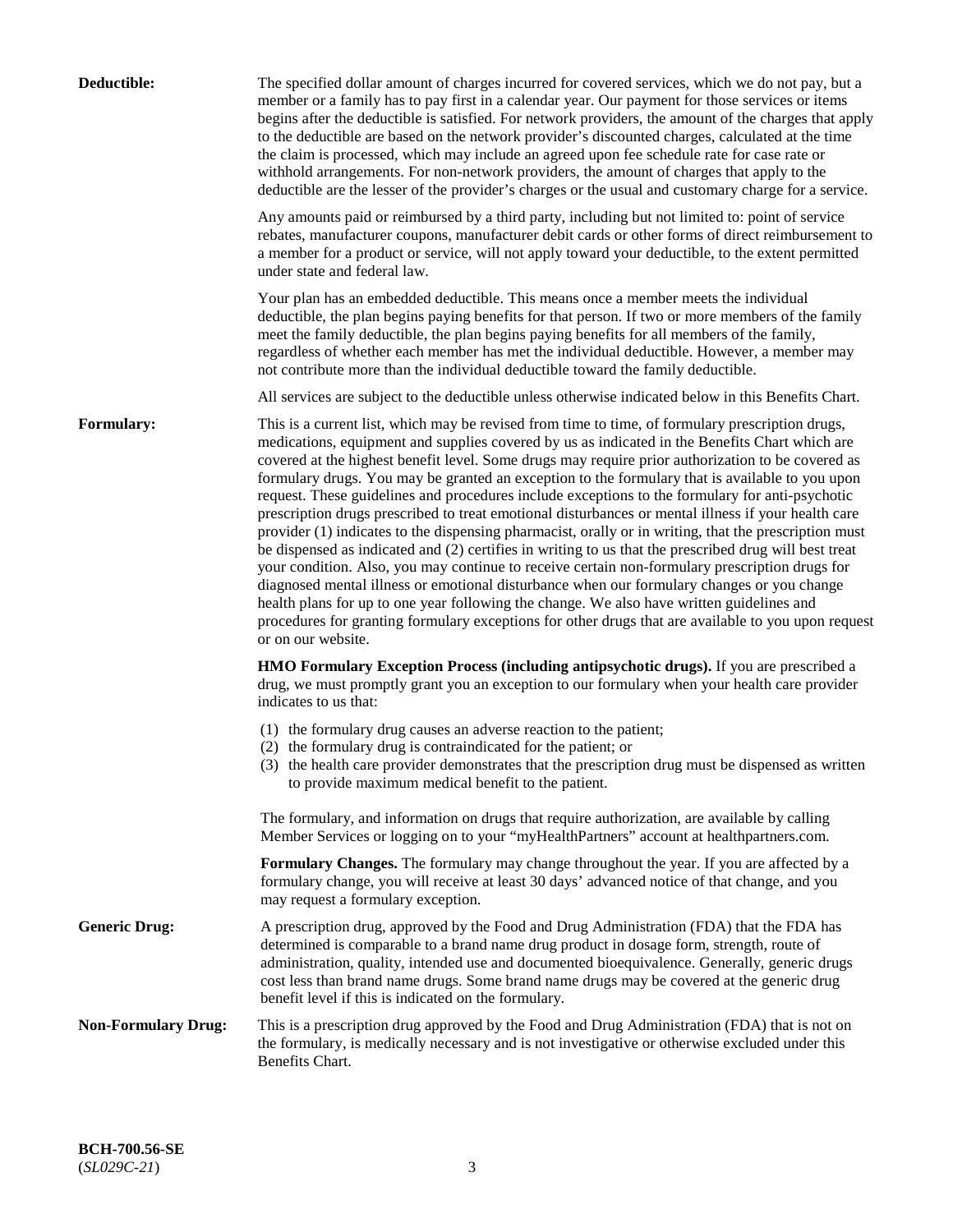| <b>Out-of-Pocket Expenses:</b> | You pay the specified copayments/coinsurance and deductibles applicable for particular services,<br>subject to the out-of-pocket limit described below. These amounts are in addition to the monthly<br>enrollment payments.                                                                                                                                                                                                                                                                                                        |
|--------------------------------|-------------------------------------------------------------------------------------------------------------------------------------------------------------------------------------------------------------------------------------------------------------------------------------------------------------------------------------------------------------------------------------------------------------------------------------------------------------------------------------------------------------------------------------|
| <b>Out-of-Pocket Limit:</b>    | You pay the copayments/coinsurance and deductibles for covered services, to the individual or<br>family out-of-pocket limit. Thereafter we cover 100% of the charges incurred for all other covered<br>services, for the rest of the calendar year. You pay amounts greater than the out-of-pocket limit if<br>you exceed any visit or day limits.                                                                                                                                                                                  |
|                                | Non-Network Benefits above the usual and customary charge (see definition of charge above) do<br>not apply to the out-of-pocket limit.                                                                                                                                                                                                                                                                                                                                                                                              |
|                                | Non-Network benefits for transplant surgery do not apply to the out-of-pocket limit.                                                                                                                                                                                                                                                                                                                                                                                                                                                |
|                                | Any amounts paid or reimbursed by a third party, including but not limited to: point of service<br>rebates, manufacturer coupons, manufacturer debit cards or other forms of direct reimbursement to<br>a member for a product or service, will not apply as an out of pocket expense, to the extent<br>permitted under state and federal law.                                                                                                                                                                                      |
|                                | You are responsible to keep track of the out-of-pocket expenses. Contact our Member Services<br>department for assistance in determining the amount paid by the enrollee for specific eligible<br>services received. Claims for reimbursement under the out-of-pocket limit provisions are subject<br>to the same time limits and provisions described under the "Claims Provisions" section of the<br>Contract.                                                                                                                    |
|                                | Primary Care Providers: These are providers in the following categories: Family Practice, General Practice, Internal<br>Medicine, Pediatrics, Adolescent Medicine, Adult Medicine and Geriatrics.                                                                                                                                                                                                                                                                                                                                   |
|                                | Specialty Care Providers: These are providers who are not in the following categories: Family Practice, General Practice,<br>Internal Medicine, Pediatrics, Adolescent Medicine, Adult Medicine and Geriatrics.                                                                                                                                                                                                                                                                                                                     |
| <b>Specialty Drug List:</b>    | This is a current list, which may be revised from time to time, of prescription drugs, medications,<br>equipment and supplies, which are typically bio-pharmaceuticals. The purpose of a specialty drug<br>list is to facilitate enhanced monitoring of complex therapies used to treat specific conditions.<br>Specialty drugs are covered by us as indicated in this Benefits Chart. The specialty drug list is<br>available by calling Member Services or logging on to your "myHealthPartners" account at<br>healthpartners.com |
| virtuwell:                     | This is an online service that you may use to receive a diagnosis and treatment for certain routine<br>conditions, such as a cold and flu, ear pain and sinus infections. You may access the virtuwell<br>website at virtuwell.com.                                                                                                                                                                                                                                                                                                 |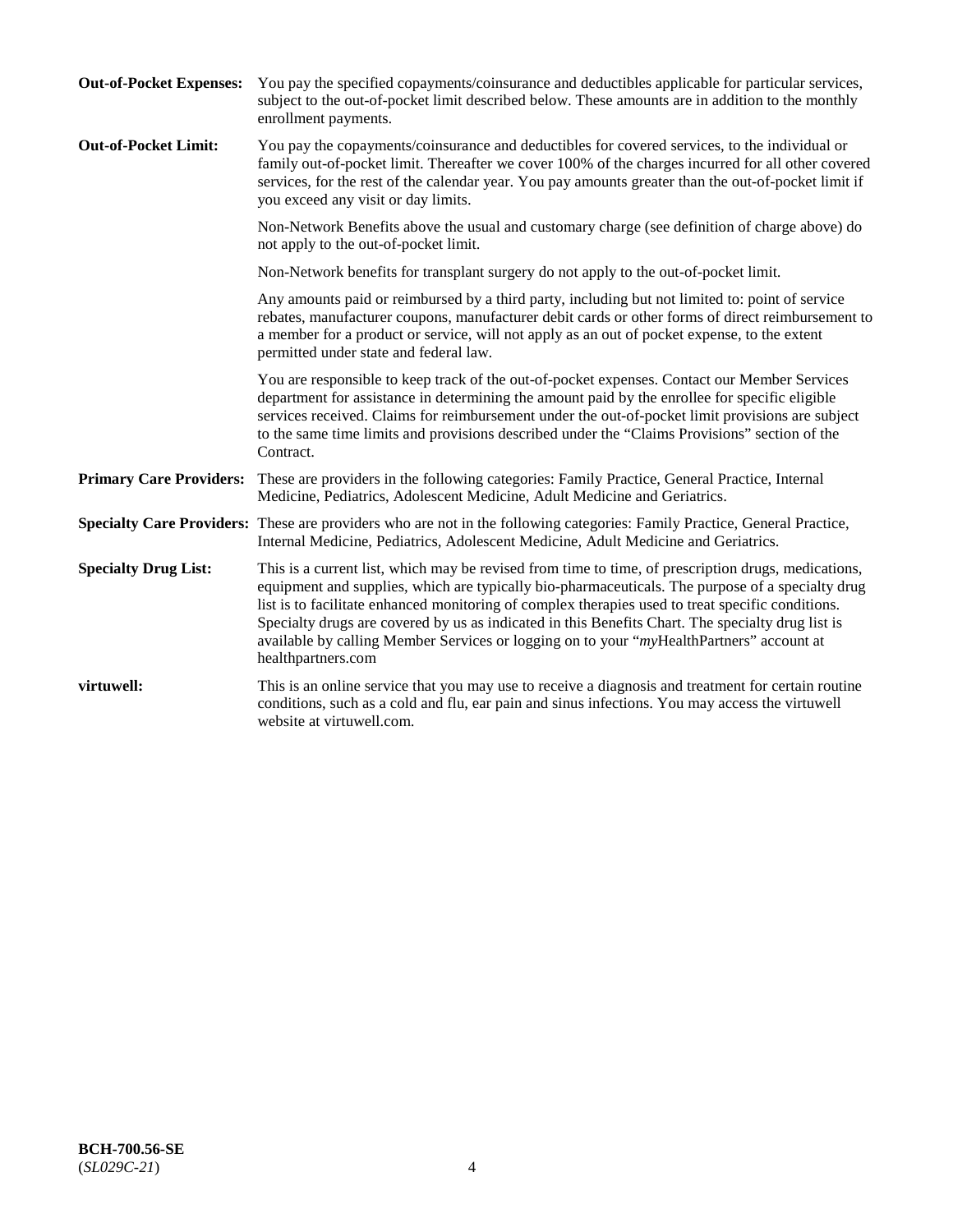## **DEDUCTIBLES AND OUT-OF-POCKET LIMITS**

### **Individual Calendar Year Deductible**

| <b>Network Benefits</b> | <b>Non-Network Benefits</b> |
|-------------------------|-----------------------------|
| \$3,000                 | \$10,000                    |

## **Family Calendar Year Deductible**

| <b>Network Benefits</b> | <b>Non-Network Benefits</b> |
|-------------------------|-----------------------------|
| \$9,000                 | \$20,000                    |

Separate deductibles must be satisfied under the Network Benefits and Non-Network Benefits.

Your plan has an embedded deductible. This means once a member meets the individual deductible, the plan begins paying benefits for that person. If two or more members of the family meet the family deductible, the plan begins paying benefits for all members of the family, regardless of whether each member has met the individual deductible. However, a member may not contribute more than the individual deductible toward the family deductible.

Any amounts paid or reimbursed by a third party, including but not limited to: point of service rebates, manufacturer coupons, debit cards or other forms of direct reimbursement to a member for a product or service, will not apply toward your deductible, to the extent permitted under state and federal law.

#### **Individual Calendar Year Out-of-Pocket Limit**

| <b>Network Benefits</b> | <b>Non-Network Benefits</b> |
|-------------------------|-----------------------------|
| \$6,600                 | \$30,000                    |

#### **Family Calendar Year Out-of-Pocket Limit**

| <b>Network Benefits</b> | <b>Non-Network Benefits</b> |
|-------------------------|-----------------------------|
| \$13,200                | \$60,000                    |

Separate Out-of-Pocket Limits must be satisfied under the Network Benefits and Non-Network Benefits.

Non-Network Benefits above the usual and customary charge will not apply toward the individual or family out-of-pocket limit.

Any amounts paid or reimbursed by a third party, including but not limited to: point of service rebates, manufacturer coupons, manufacturer debit cards or other forms of direct reimbursement to a member for a product or service, will not apply as an out of pocket expense, to the extent permitted under state and federal law.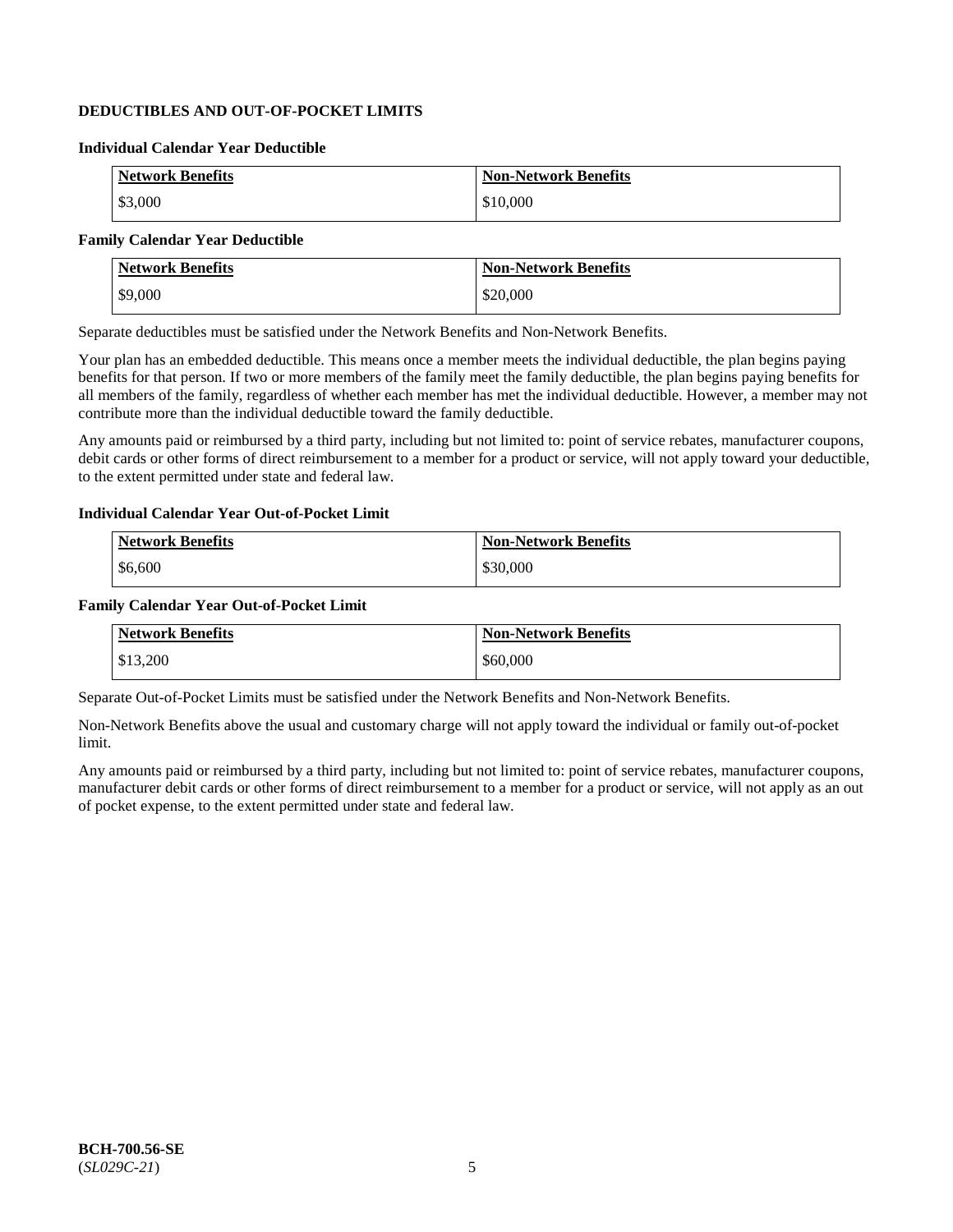## **AMBULANCE AND MEDICAL TRANSPORTATION**

## **Covered Services:**

We cover ambulance and medical transportation for medical emergencies and as shown below.

We also cover medically necessary, non-emergency medical transportation if it meets our medical coverage criteria.

Covered services and supplies are based on established medical policies, which are subject to periodic review and modification by the medical or dental directors. These medical policies (medical coverage criteria) and applicable prior authorization requirements are available by calling Member Services or logging on to your "myHealthPartners" account at [healthpartners.com.](https://www.healthpartners.com/hp/index.html)

## **Ambulance and medical transportation for medical emergencies (other than non-emergency fixed wing air ambulance transportation)**

| Network Benefits             | <b>Non-Network Benefits</b> |
|------------------------------|-----------------------------|
| 70% of the charges incurred. | See Network Benefits.       |

## **Non-emergency fixed wing air ambulance transportation**

| Network Benefits             | <b>Non-Network Benefits</b>  |
|------------------------------|------------------------------|
| 70% of the charges incurred. | 50% of the charges incurred. |

## **Not Covered:**

See "Services Not Covered" in the Group Membership Contract.

## **BEHAVIORAL HEALTH SERVICES**

## **Covered Services:**

Covered services are based on established medical policies, which are subject to periodic review and modification by the medical directors. These medical policies (medical coverage criteria) are available by calling Member Services or logging on to your "*my*HealthPartners" account at [healthpartners.com.](http://www.healthpartners.com/)

You have rights to parity in mental health and substance use disorder treatment as required by the federal Mental Health Parity and Addiction Equity Act and Minnesota Statutes, section 62Q.47. These laws require:

- That mental health and substance abuse services be covered on the same basis as medical services;
- That cost-sharing for mental health and substance abuse services can be no more restrictive than cost-sharing for similar medical services;
- That treatment restrictions and limitation such as prior authorization and medical necessity can be no more restrictive than for similar medical services;
- That if enrollees have concerns they can call Member Services, file a complaint with HealthPartners, or file a complaint with the Minnesota Department of Health.

## **Mental Health Services**

We cover services for: mental health diagnoses as described in the Diagnostic and Statistical Manual of Mental Disorders – Fifth Edition (DSM-5) (most recent edition) that lead to significant disruption of function in the member's life.

We also provide coverage for mental health treatment ordered by a Minnesota court under a valid court order that is issued on the basis of a behavioral care evaluation performed by a licensed psychiatrist or doctoral level licensed psychologist, which includes a diagnosis and an individual treatment plan for care in the most appropriate, least restrictive environment. We must be given a copy of the court order and the behavioral care evaluation, and the service must be a covered benefit under this plan, and the service must be provided by a network provider, or other provider as required by law. We cover the evaluation upon which the court order was based if it was provided by a network provider. We also provide coverage for the initial mental health evaluation of a child, regardless of whether that evaluation leads to a court order for treatment, if the evaluation is ordered by a Minnesota juvenile court.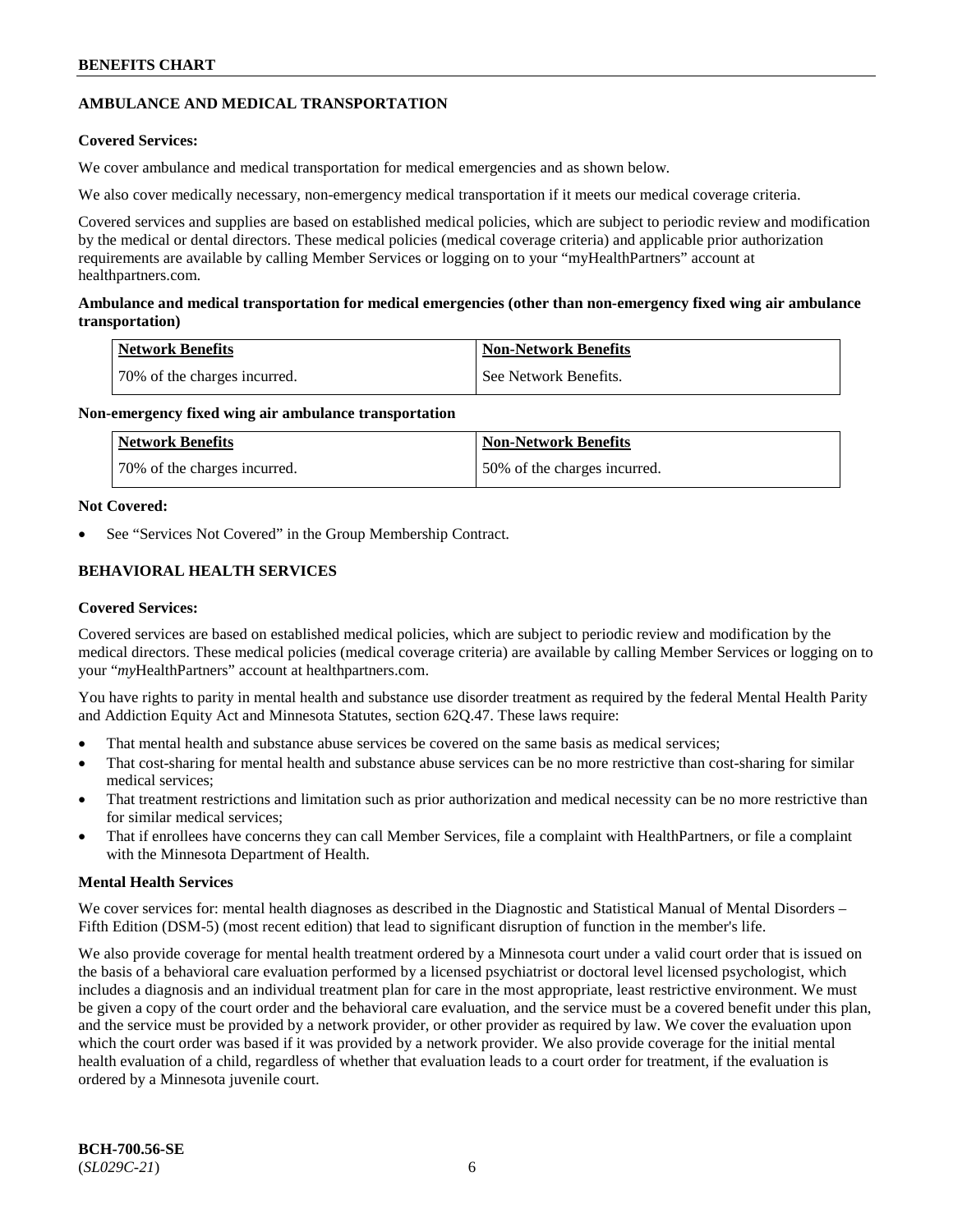**Outpatient Services, including intensive outpatient and day treatment:** We cover medically necessary outpatient professional mental health services for evaluation, crisis intervention, and treatment of mental health disorders.

A comprehensive diagnostic assessment will be made of each patient as the basis for a determination by a mental health professional, concerning the appropriate treatment and the extent of services required.

Outpatient services we cover for a diagnosed mental health condition include the following:

- Individual, group, family, and multi-family therapy;
- Medication management provided by a physician, certified nurse practitioner, or physician's assistant;
- Psychological testing services for the purposes of determining the differential diagnoses and treatment planning for patients currently receiving behavioral health services;
- Day treatment and intensive outpatient services in a licensed program;
- Partial hospitalization services in a licensed hospital or community mental health center;
- Psychotherapy and nursing services provided in the home if authorized by us; and
- Treatment for gender dysphoria that meets medical coverage criteria.

| <b>Network Benefits</b>                                                                                                                     | <b>Non-Network Benefits</b>  |
|---------------------------------------------------------------------------------------------------------------------------------------------|------------------------------|
| 100% of the charges incurred, subject to a member<br>copayment of \$30 per visit.<br>Deductible does not apply.                             | 50% of the charges incurred. |
| For family therapy, only one member copayment will<br>be charged, regardless of the number of members<br>primarily involved in the therapy. |                              |

#### **Group Therapy**

| Network Benefits                                                                                                | <b>Non-Network Benefits</b>  |
|-----------------------------------------------------------------------------------------------------------------|------------------------------|
| 100% of the charges incurred, subject to a member<br>copayment of \$15 per visit.<br>Deductible does not apply. | 50% of the charges incurred. |

**Inpatient Services, including psychiatric residential treatment:** We cover medically necessary inpatient services in a hospital and professional services for treatment of mental health disorders. Medical stabilization is covered under inpatient hospital services in the "Hospital and Skilled Nursing Facility Services" section.

We also cover medically necessary psychiatric residential treatment for adults and emotionally disabled children as diagnosed by a physician. This care must be authorized by us and provided by a hospital or residential behavioral health treatment facility licensed by the local state or Health and Human Services Department. Services not covered under this benefit include shelter services, correctional services, detention services, transitional services, group residential services, foster care services and wilderness programs.

| Network Benefits             | <b>Non-Network Benefits</b>  |
|------------------------------|------------------------------|
| 70% of the charges incurred. | 50% of the charges incurred. |

#### **Chemical Health Services**

We cover medically necessary services for assessments by a licensed alcohol and drug counselor and treatment of Substance-Related Disorders as defined in the latest edition of the DSM-5.

**Outpatient Services, including intensive outpatient and day treatment services:** We cover medically necessary outpatient professional services for the diagnosis and treatment of chemical dependency. Chemical dependency treatment programs must be licensed by the applicable state agency.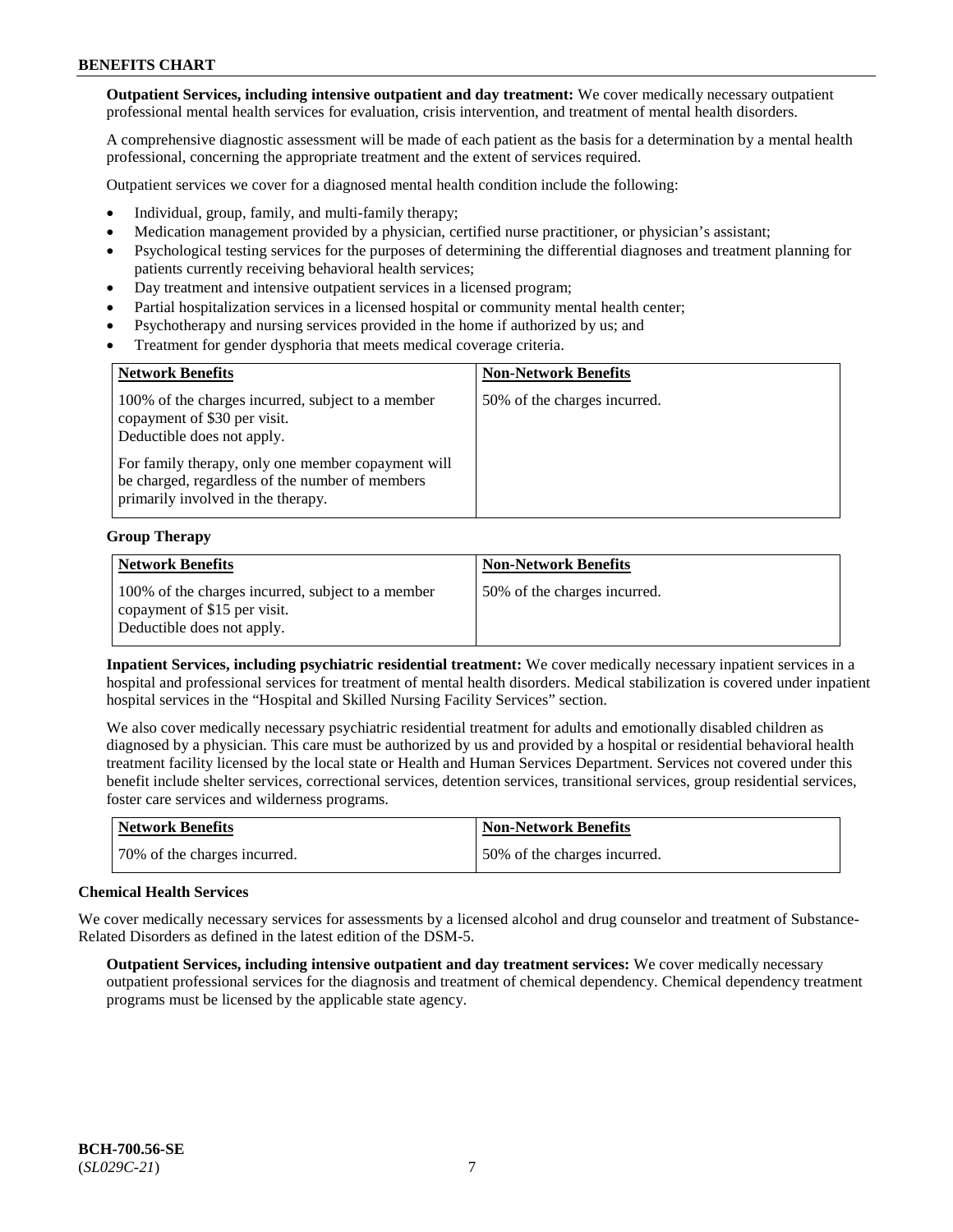Outpatient services we cover for a diagnosed chemical dependency condition include the following:

- Individual, group, family, and multi-family therapy provided in an office setting;
- Opiate replacement therapy including methadone and buprenorphine treatment; and
- Day treatment and intensive outpatient services in a licensed program.

| <b>Network Benefits</b>                                                                                                                     | <b>Non-Network Benefits</b>  |
|---------------------------------------------------------------------------------------------------------------------------------------------|------------------------------|
| 100% of the charges incurred, subject to a member<br>copayment of \$30 per visit.<br>Deductible does not apply.                             | 50% of the charges incurred. |
| For family therapy, only one member copayment will<br>be charged, regardless of the number of members<br>primarily involved in the therapy. |                              |

**Inpatient Services:** We cover medically necessary inpatient services in a hospital or primary residential treatment in a licensed chemical health treatment center. Primary residential treatment is an intensive residential treatment program of limited duration, typically 30 days or less.

We cover services provided in a hospital that is licensed by the local state and accredited by Medicare.

**Detoxification Services.** We cover detoxification services in a hospital or community detoxification facility if it is licensed by the local Health and Human Services Department.

| <b>Network Benefits</b>      | <b>Non-Network Benefits</b>  |
|------------------------------|------------------------------|
| 70% of the charges incurred. | 50% of the charges incurred. |

## **Not Covered:**

See "Services Not Covered" in the Group Membership Contract.

## **CHIROPRACTIC SERVICES**

#### **Covered Services:**

We cover chiropractic services for rehabilitative care, provided to diagnose and treat acute neuromusculo-skeletal conditions.

Massage therapy which is performed in conjunction with other treatment/modalities by a chiropractor, is part of a prescribed treatment plan and is not billed separately is covered.

| <b>Network Benefits</b>                                                                                         | <b>Non-Network Benefits</b>                                           |
|-----------------------------------------------------------------------------------------------------------------|-----------------------------------------------------------------------|
| 100% of the charges incurred, subject to a member<br>copayment of \$60 per visit.<br>Deductible does not apply. | 50% of the charges incurred.<br>Limit of 20 visits per calendar year. |

#### **Not Covered:**

- Massage therapy for the purpose of comfort or convenience of the member.
- See "Services Not Covered" in the Group Membership Contract.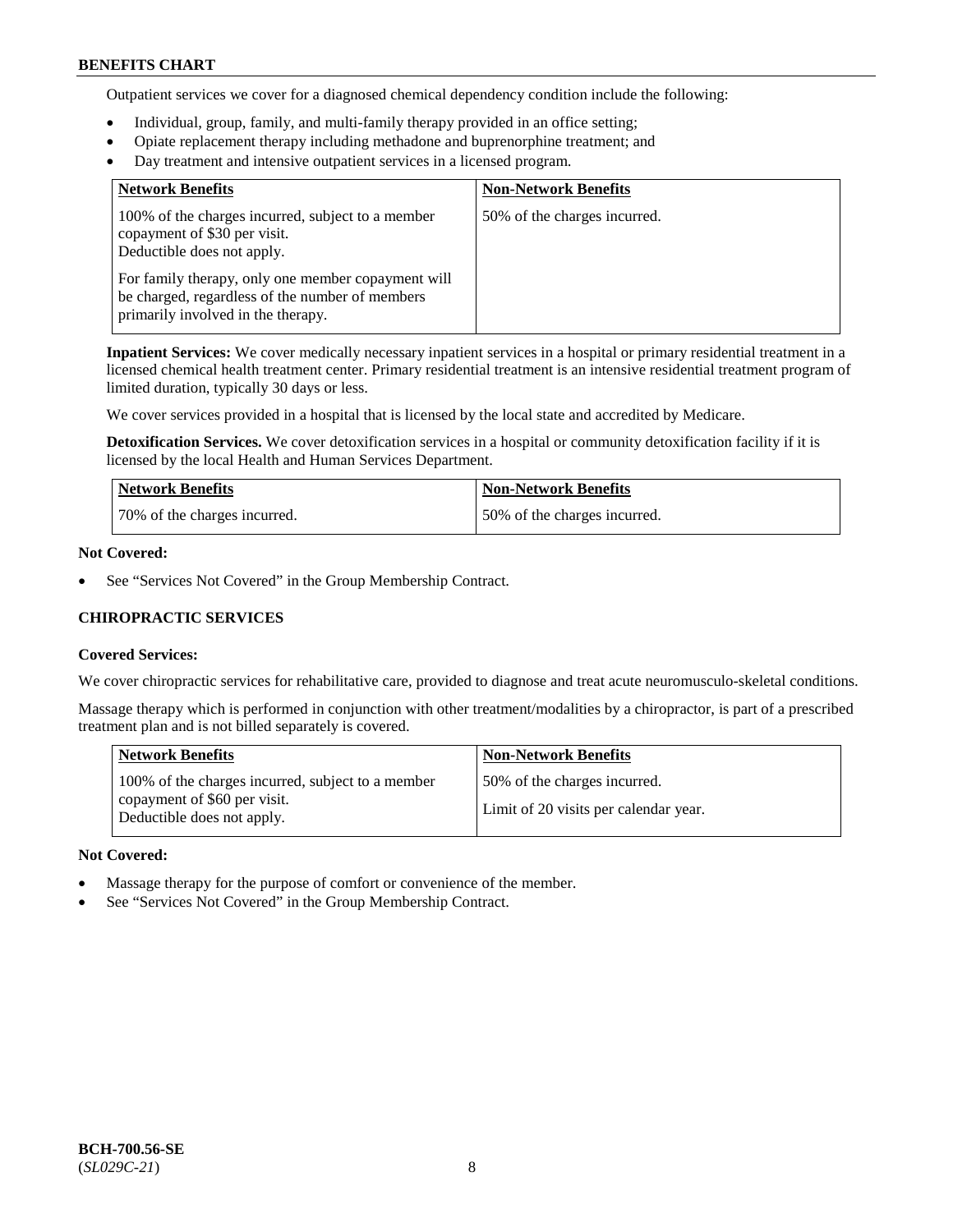## **CLINICAL TRIALS**

## **Covered Services:**

We cover certain routine services if you participate in a Phase I, Phase II, Phase III or Phase IV clinical trial that is conducted in relation to the prevention, detection, or treatment of cancer or other life-threatening disease or condition as defined in the Affordable Care Act. We cover routine patient costs for services that would be eligible under this Benefits Chart if the service was provided outside of a clinical trial.

| <b>Network Benefits</b>                                | <b>Non-Network Benefits</b>                            |
|--------------------------------------------------------|--------------------------------------------------------|
| Coverage level is same as corresponding Network        | Coverage level is same as corresponding Non-Network    |
| Benefit, depending on type of service provided such as | Benefit, depending on type of service provided such as |
| Office Visits for Illness or Injury, Inpatient or      | Office Visits for Illness or Injury, Inpatient or      |
| <b>Outpatient Hospital Services.</b>                   | Outpatient Hospital Services.                          |

## **Not Covered:**

- The investigative item, device or service itself.
- Items or services that are provided solely to satisfy data collection and analysis needs and that are not used in the direct clinical management of the patient.
- A service that is clearly inconsistent with widely accepted and established standards of care for a particular diagnosis.
- See "Services Not Covered" in the Group Membership Contract.

## **DENTAL SERVICES**

## **Covered Services:**

We cover services as described below.

**Accidental Dental Services:** We cover dentally necessary services to treat and restore damage done to sound, natural, unrestored teeth as a result of an accidental injury. Coverage is for damage caused by external trauma to face and mouth only, not for cracked or broken teeth which result from biting or chewing. We cover restorations, root canals, crowns and replacement of teeth lost that are directly related to the accident in which the member was involved. We cover initial exams, xrays, and palliative treatment including extractions, and other oral surgical procedures directly related to the accident. Subsequent treatment must be initiated within the specified time-frame and must be directly related to the accident. We do not cover restoration and replacement of teeth that are not "sound and natural" at the time of the accident.

Full mouth rehabilitation to correct occlusion (bite) and malocclusion (misaligned teeth not due to the accident) are not covered.

When an implant-supported dental prosthetic treatment is pursued, the accidental dental benefit will be applied to the prosthetic procedure. Benefits are limited to the amount that would be paid toward the placement of a removable dental prosthetic appliance that could be used in the absence of implant treatment. Care must be provided or pre-authorized by a HealthPartners dentist.

| <b>Network Benefits</b>      | <b>Non-Network Benefits</b>  |
|------------------------------|------------------------------|
| 70% of the charges incurred. | 50% of the charges incurred. |

For all accidental dental services, treatment and/or restoration must be initiated within six months of the date of the injury. Coverage is limited to the initial course of treatment and/or initial restoration. Services must be provided within twenty-four months of the date of injury to be covered.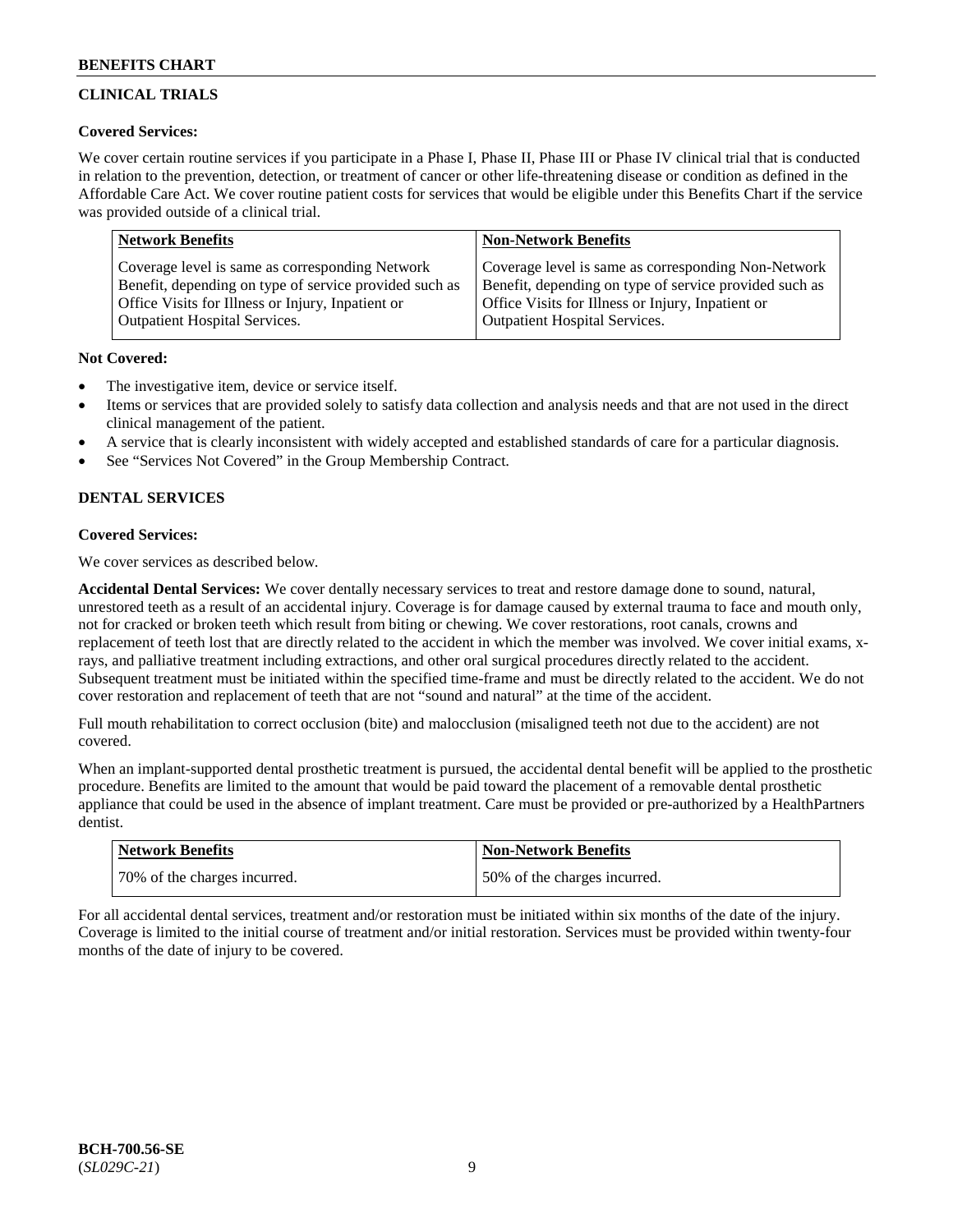## **Medical Referral Dental Services**

**Medically Necessary Outpatient Dental Services:** We cover medically necessary outpatient dental services. Coverage is limited to dental services required for treatment of an underlying medical condition, e.g., removal of teeth to complete radiation treatment for cancer of the jaw, cysts and lesions.

| <b>Network Benefits</b>                                                                                         | <b>Non-Network Benefits</b>  |
|-----------------------------------------------------------------------------------------------------------------|------------------------------|
| 100% of the charges incurred, subject to a member<br>copayment of \$60 per visit.<br>Deductible does not apply. | 50% of the charges incurred. |

**Medically Necessary Hospitalization and Anesthesia for Dental Care:** We cover medically necessary hospitalization for dental care. This is limited to charges incurred by a member who: (1) is a child under age  $5$ ; (2) is severely disabled; (3) has a medical condition and requires hospitalization or general anesthesia for dental care treatment; or (4) is a child between age 5 and 12 and care in dental offices has been attempted unsuccessfully and usual methods of behavior modification have not been successful, or when extensive amounts of restorative care, exceeding four appointments, are required. Coverage is limited to facility and anesthesia charges. Oral surgeon/dentist professional fees are not covered.

| <b>Network Benefits</b>      | Non-Network Benefits         |
|------------------------------|------------------------------|
| 70% of the charges incurred. | 50% of the charges incurred. |

**Medical Complications of Dental Care:** We cover medical complications of dental care. Treatment must be medically necessary care and related to medical complications of non-covered dental care, including complications of the head, neck, or substructures.

| <b>Network Benefits</b>                                                                                         | <b>Non-Network Benefits</b>  |
|-----------------------------------------------------------------------------------------------------------------|------------------------------|
| 100% of the charges incurred, subject to a member<br>copayment of \$60 per visit.<br>Deductible does not apply. | 50% of the charges incurred. |

**Oral Surgery**: We cover oral surgery. Coverage is limited to treatment of medical conditions requiring oral surgery, such as treatment of oral neoplasm, non-dental cysts, fracture of the jaws, trauma of the mouth and jaws.

| <b>Network Benefits</b>                                                                                         | <b>Non-Network Benefits</b>  |
|-----------------------------------------------------------------------------------------------------------------|------------------------------|
| 100% of the charges incurred, subject to a member<br>copayment of \$60 per visit.<br>Deductible does not apply. | 50% of the charges incurred. |

**Treatment of Cleft Lip and Cleft Palate:** We cover treatment of cleft lip and cleft palate of a dependent child to age 26, including orthodontic treatment and oral surgery directly related to the cleft. Benefits are limited to inpatient or outpatient expenses arising from medical and dental treatment that was scheduled or initiated prior to the dependent turning age 19. Dental services that are not required for the treatment of cleft lip or cleft palate are not covered. If a dependent child covered under this Contract is also covered under a dental plan which includes orthodontic services, that dental plan shall be considered primary for the necessary orthodontic services. Oral appliances are subject to the same copayment, conditions and limitations as durable medical equipment.

| Network Benefits                                                                                                | <b>Non-Network Benefits</b>  |
|-----------------------------------------------------------------------------------------------------------------|------------------------------|
| 100% of the charges incurred, subject to a member<br>copayment of \$60 per visit.<br>Deductible does not apply. | 50% of the charges incurred. |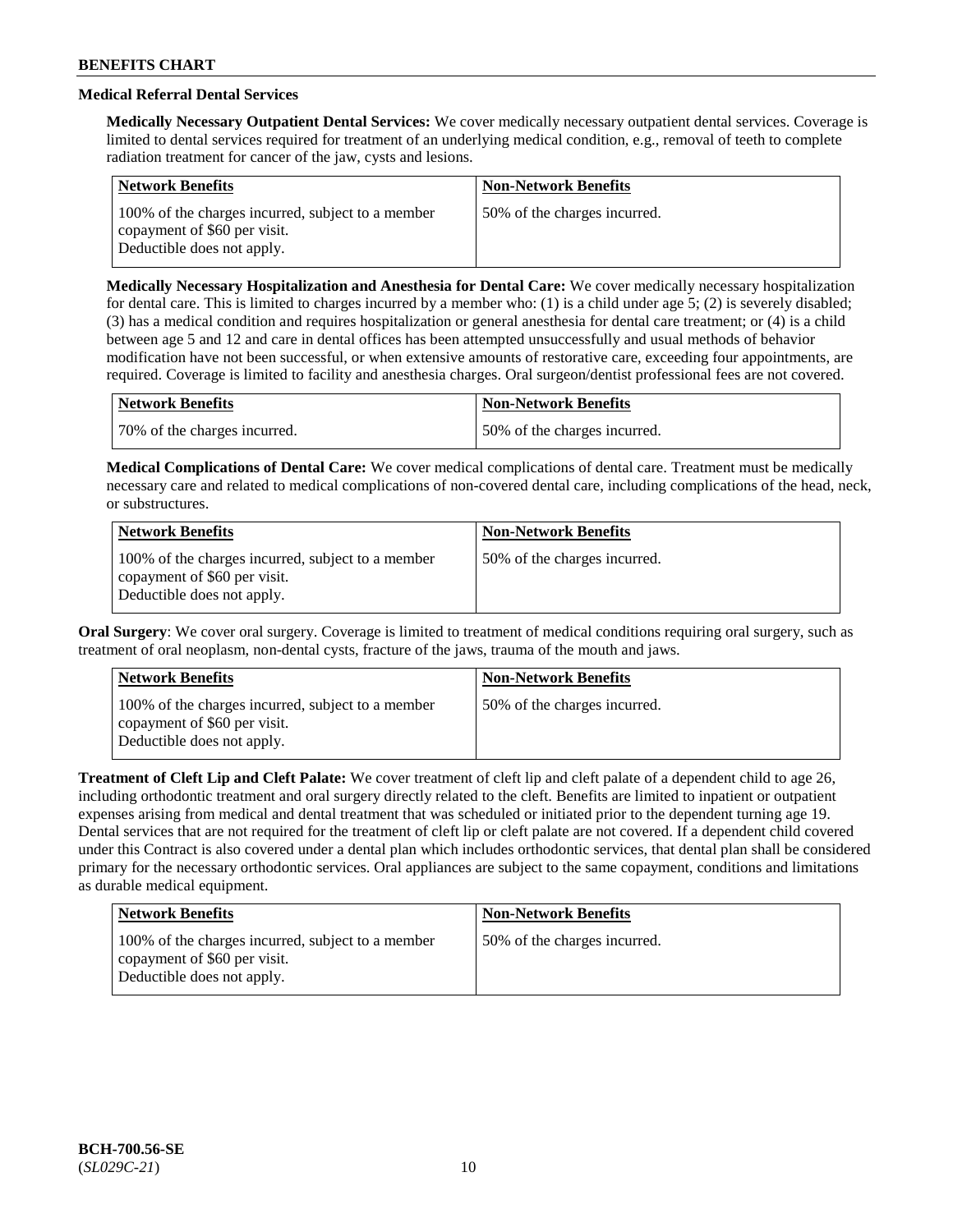**Treatment of Temporomandibular Disorder (TMD) and Craniomandibular Disorder (CMD):** We cover surgical and non-surgical treatment of temporomandibular disorder (TMD) and craniomandibular disorder (CMD), which is medically necessary care. Dental services which are not required to directly treat TMD or CMD are not covered.

| <b>Network Benefits</b>                                                                                         | <b>Non-Network Benefits</b>  |
|-----------------------------------------------------------------------------------------------------------------|------------------------------|
| 100% of the charges incurred, subject to a member<br>copayment of \$60 per visit.<br>Deductible does not apply. | 50% of the charges incurred. |

## **Not Covered:**

- Dental treatment, procedures or services not listed in this Benefits Chart.
- Accident related dental services if treatment is (1) provided to teeth which are not sound and natural, (2) to teeth which have been restored, (3) initiated beyond six months from the date of the injury, (4) received beyond the initial treatment or restoration or (5) received beyond twenty-four months from the date of injury.
- Oral surgery to remove wisdom teeth.
- Orthognathic treatment or procedures and all related services, unless it is required to treat TMD or CMD and it meets our medical coverage criteria.
- See "Services Not Covered" in the Group Membership Contract.

## **DIAGNOSTIC IMAGING SERVICES**

## **Covered Services:**

We cover diagnostic imaging, when ordered by a provider and provided in a clinic or outpatient hospital facility.

For Network Benefits, non-emergent, scheduled outpatient Magnetic Resonance Imaging (MRI) and Computed Tomography (CT) must be provided at a designated facility. Your physician or facility will obtain or verify prior authorization for these services with HealthPartners, as needed.

We cover services provided in a clinic or outpatient hospital facility (to see the benefit level for inpatient hospital or skilled nursing facility services, see benefits under Inpatient Hospital and Skilled Nursing Facility Services).

## **Outpatient Magnetic Resonance Imaging (MRI) and Computed Tomography (CT)**

| Network Benefits             | <b>Non-Network Benefits</b>  |
|------------------------------|------------------------------|
| 70% of the charges incurred. | 50% of the charges incurred. |

## **All other outpatient diagnostic imaging services for illness or injury**

#### **Services for illness or injury**

| <b>Network Benefits</b>                                     | <b>Non-Network Benefits</b>  |
|-------------------------------------------------------------|------------------------------|
| 100% of the charges incurred.<br>Deductible does not apply. | 50% of the charges incurred. |

#### **Preventive services (MRI/CT procedures are not considered preventive)**

Diagnostic imaging services associated with preventive services are covered at the benefit level shown in the "Preventive Services" section of this Benefits Chart.

#### **Not Covered:**

See "Services Not Covered" in the Group Membership Contract.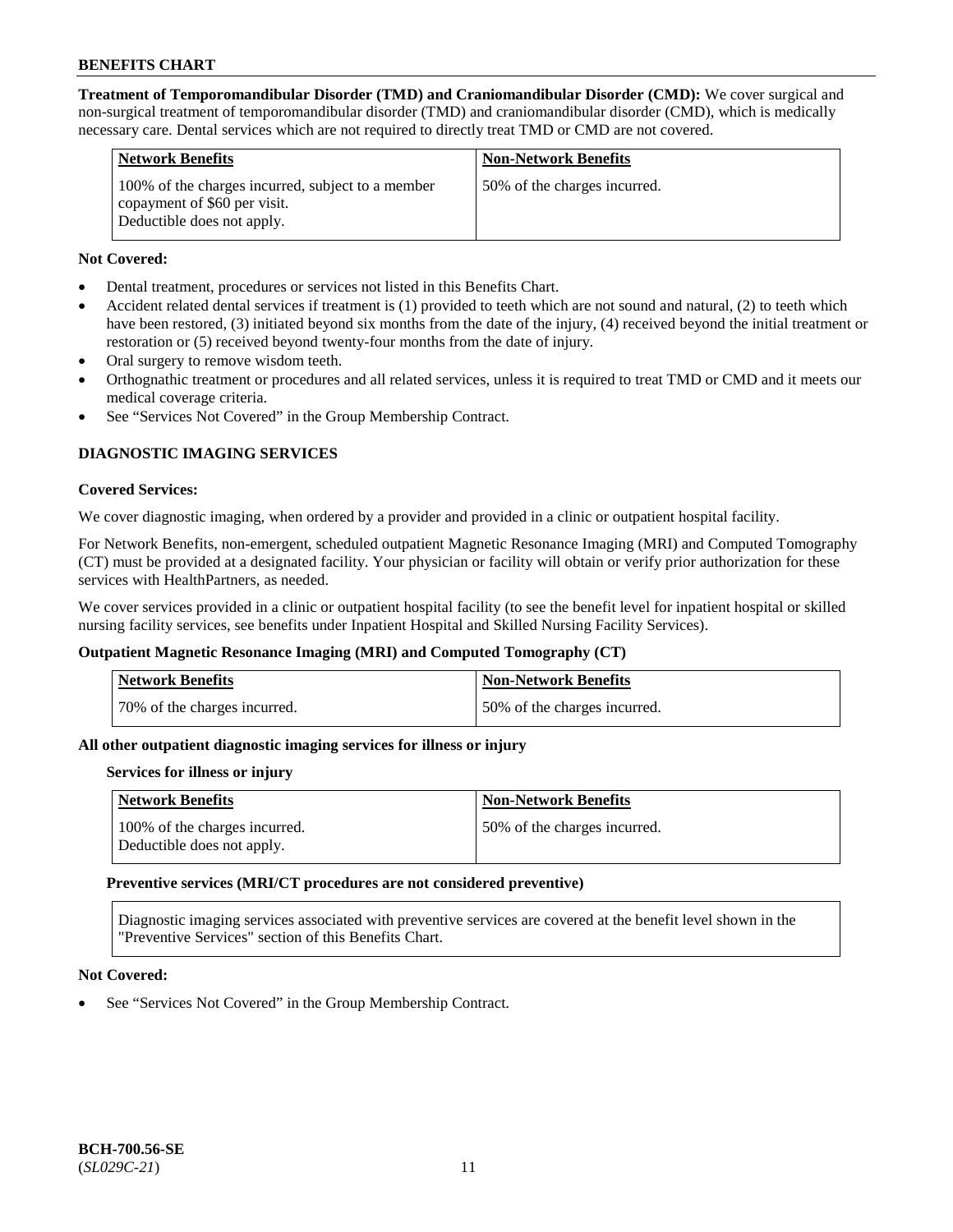## **DURABLE MEDICAL EQUIPMENT, PROSTHETICS, ORTHOTICS, AND SUPPLIES**

### **Covered Services:**

We cover equipment and services, as described below.

We cover durable medical equipment and services, prosthetics, orthotics and supplies, subject to the limitations below, including certain disposable supplies, enteral feedings and the following diabetic supplies and equipment: glucose monitors, insulin pumps, syringes, blood and urine test strips and other diabetic supplies as deemed medically appropriate and necessary, for members with gestational, Type I or Type II diabetes.

External hearing aids (including osseointegrated or bone anchored) for members age 18 or younger who have hearing loss that is not correctable by other covered procedures. Coverage is limited to one basic, standard hearing aid for each ear every three years. A basic hearing aid is defined as a hearing device that consists of a microphone, amplifier, volume control, battery and receiver. It does not include upgrades above and beyond the functionality of a basic hearing aid, including but not limited to hearing improvements for group settings, background noise, Bluetooth/remote control functionality, or extended warranties. Charges for upgrades above the cost of a basic, standard hearing aid are not covered.

#### **Diabetic supplies purchased at a pharmacy**

| <b>Network Benefits</b>                                    | <b>Non-Network Benefits</b>  |
|------------------------------------------------------------|------------------------------|
| 70% of the charges incurred.<br>Deductible does not apply. | 50% of the charges incurred. |

### **Diabetic supplies purchased from a non-pharmacy provider**

| Network Benefits                                                     | <b>Non-Network Benefits</b>  |
|----------------------------------------------------------------------|------------------------------|
| 70% of the charges incurred if purchased from an<br>approved vendor. | 50% of the charges incurred. |

#### **Special dietary treatment for Phenylketonuria (PKU) if it meets our medical coverage criteria**

| Network Benefits                                           | <b>Non-Network Benefits</b>   |
|------------------------------------------------------------|-------------------------------|
| 70% of the charges incurred.<br>Deductible does not apply. | 150% of the charges incurred. |

#### **Oral amino acid based elemental formula if it meets our medical coverage criteria**

| <b>Network Benefits</b>      | <b>Non-Network Benefits</b>  |
|------------------------------|------------------------------|
| 70% of the charges incurred. | 50% of the charges incurred. |

#### **All other durable medical equipment, prosthetics, orthotics and supplies**

| Network Benefits             | <b>Non-Network Benefits</b>  |
|------------------------------|------------------------------|
| 70% of the charges incurred. | 50% of the charges incurred. |

#### **Limitations:**

Coverage of durable medical equipment is limited by the following:

- No more than a 93-day supply of diabetic supplies are covered and dispensed at a time.
- Payment will not exceed the cost of an alternate piece of equipment or service that is effective and medically necessary.
- Wigs for hair loss resulting from alopecia areata are limited to one per calendar year.
- For prosthetic benefits, other than hair prostheses (i.e., wigs) for hair loss resulting from alopecia areata and oral appliances for cleft lip and cleft palate, payment will not exceed the cost of an alternate piece of equipment or service that is effective, medically necessary and enables members to conduct standard activities of daily living.
- We reserve the right to determine if an item will be approved for rental vs. purchase.
- We require that certain diabetic supplies and equipment be purchased at a pharmacy.
- Diabetic supplies and equipment are limited to certain models and brands.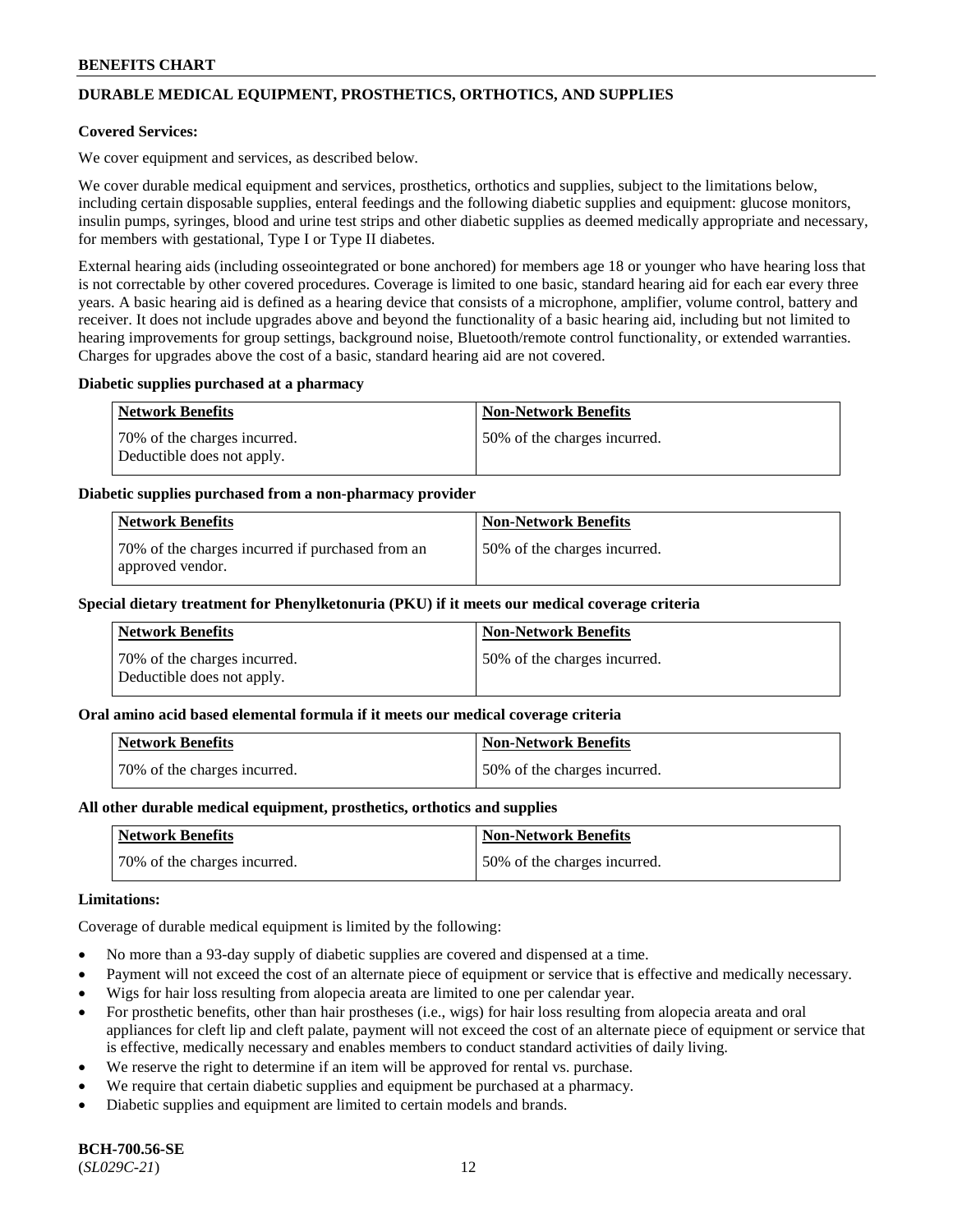- Durable medical equipment and supplies must be obtained from or repaired by approved vendors.
- Covered services and supplies are based on established medical policies, which are subject to periodic review and modification by the medical or dental directors. Our coverage policy for diabetic supplies includes information on our required models and brands. These medical policies (medical coverage criteria) are available by calling Member Services or logging on to your "*my*HealthPartners" account a[t healthpartners.com.](https://www.healthpartners.com/hp/index.html)

## **Not Covered:**

Items that are not eligible for coverage include, but are not limited to:

- Replacement or repair of any covered items, if the items are (i) damaged or destroyed by misuse, abuse or carelessness, (ii) lost; or (iii) stolen.
- Duplicate or similar items.
- Labor and related charges for repair of any covered items which are more than the cost of replacement by an approved vendor.
- Sales tax, mailing, delivery charges, service call charges.
- Items that are primarily educational in nature or for hygiene, vocation, comfort, convenience or recreation.
- Communication aids or devices: equipment to create, replace or augment communication abilities including, but not limited to, speech processors, receivers, communication boards, or computer or electronic assisted communication.
- Hearing aids (implantable and external, including osseointegrated or bone anchored) and their fitting, except as specifically described in this Benefits Chart. This exclusion does not apply to cochlear implants.
- Eyeglasses, contact lenses and their fitting, measurement and adjustment, except as specifically described in this Benefits Chart.
- Hair prostheses (wigs), except as specifically described in this Benefits Chart.
- Household equipment which primarily has customary uses other than medical, such as, but not limited to, exercise cycles, air purifiers, central or unit air conditioners, water purifiers, non-allergenic pillows, mattresses or waterbeds.
- Household fixtures including, but not limited to, escalators or elevators, ramps, swimming pools and saunas.
- Modifications to the structure of the home including, but not limited to, wiring, plumbing or charges for installation of equipment.
- Vehicle, car or van modifications including, but not limited to, hand brakes, hydraulic lifts and car carrier.
- Rental equipment while owned equipment is being repaired by non-contracted vendors, beyond one month rental of medically necessary equipment.
- Other equipment and supplies, including but not limited to assistive devices, that we determine are not eligible for coverage.
- See "Services Not Covered" in the Group Membership Contract.

## **EMERGENCY AND URGENTLY NEEDED CARE SERVICES**

## **Covered Services:**

We cover services for emergency care and urgently needed care if the services are otherwise eligible for coverage under this Benefits Chart.

**Urgently Needed Care.** These are services to treat an unforeseen illness or injury, which are required in order to prevent a serious deterioration in your health, and which cannot be delayed until the next available clinic or office hours.

## **Urgently Needed care at clinics**

| <b>Network Benefits</b>                                                                                         | <b>Non-Network Benefits</b> |
|-----------------------------------------------------------------------------------------------------------------|-----------------------------|
| 100% of the charges incurred, subject to a member<br>copayment of \$60 per visit.<br>Deductible does not apply. | See Network Benefits.       |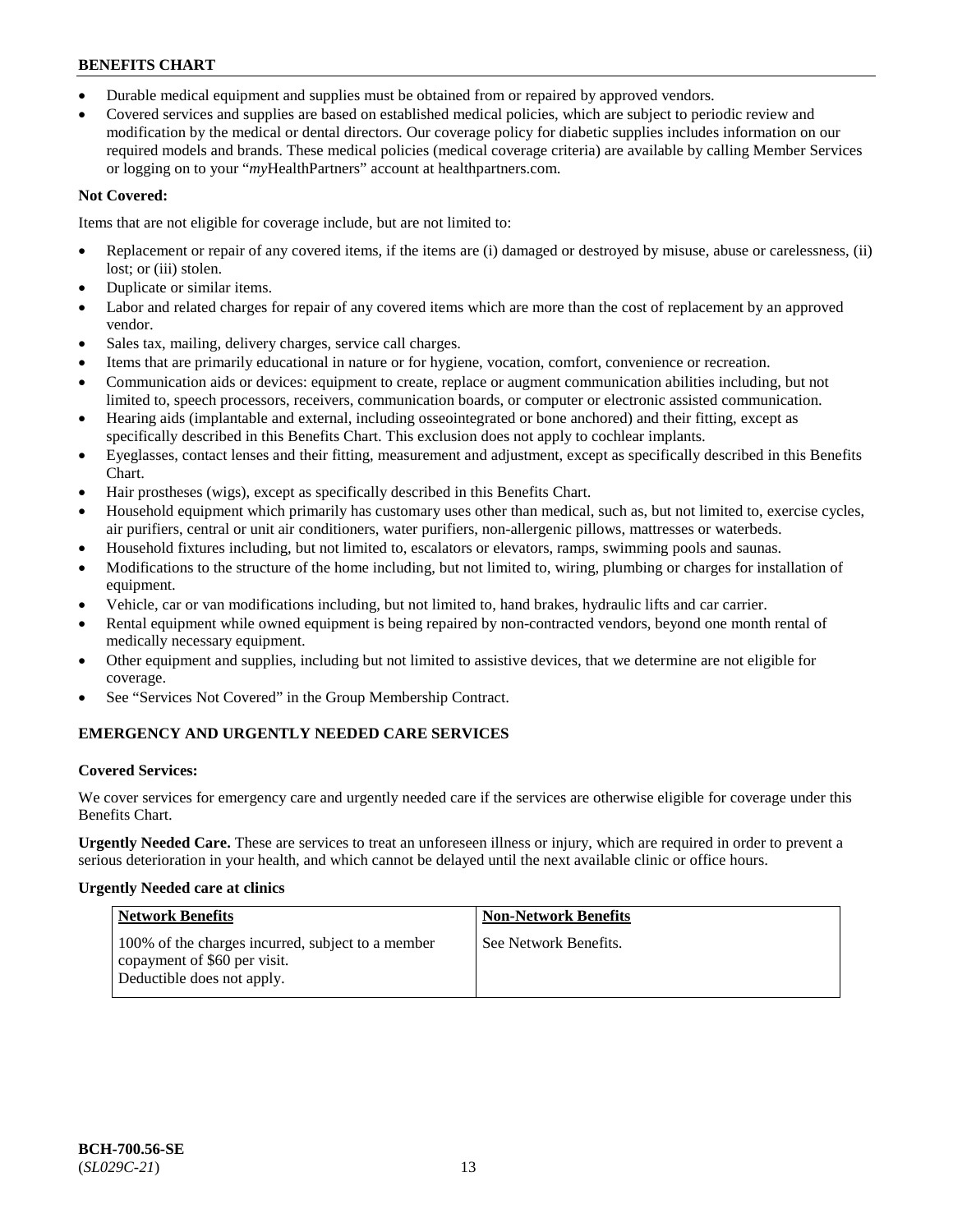**Emergency Care.** These are services to treat: (1) the sudden, unexpected onset of illness or injury which, if left untreated or unattended until the next available clinic or office hours, would result in hospitalization, or (2) a condition requiring professional health services immediately necessary to preserve life or stabilize health.

When reviewing claims for coverage of emergency services, our medical director will take into consideration a reasonable layperson's belief that the circumstances required immediate medical care that could not wait until the next working day or next available clinic appointment. Emergency care also includes an immediate response service available on a 24-hour, sevenday-a-week basis for each child, or person, having a psychiatric crisis, a mental health crisis, or a mental health emergency.

## **Emergency care in a hospital emergency room, including professional services of a physician**

| Network Benefits             | <b>Non-Network Benefits</b> |
|------------------------------|-----------------------------|
| 70% of the charges incurred. | See Network Benefits.       |

## **Inpatient emergency care in a hospital**

| Network Benefits             | Non-Network Benefits  |
|------------------------------|-----------------------|
| 70% of the charges incurred. | See Network Benefits. |

## **Not Covered:**

• See "Services Not Covered" in the Group Membership Contract.

## **GENE THERAPY**

## **Covered Services:**

We cover gene therapy treatment that meets our current medical coverage criteria.

| <b>Network Benefits</b>                                                                                                                                                                                 | <b>Non-Network Benefits</b> |
|---------------------------------------------------------------------------------------------------------------------------------------------------------------------------------------------------------|-----------------------------|
| Coverage level is same as corresponding Network<br>Benefit, depending on type of service provided, such as<br>Office Visits for Illness or Injury, Inpatient or<br><b>Outpatient Hospital Services.</b> | No Coverage.                |

#### **Limitations:**

- Gene therapy must be provided by a designated provider.
- Specific types of gene therapy are limited to therapies and conditions specified in our medical coverage criteria.

#### **Not Covered:**

See "Services Not Covered" in the Group Membership Contract.

## **HEALTH EDUCATION**

#### **Covered Services:**

We cover education for preventive services and education for the management of chronic health problems (such as diabetes).

| Network Benefits                                            | <b>Non-Network Benefits</b>  |
|-------------------------------------------------------------|------------------------------|
| 100% of the charges incurred.<br>Deductible does not apply. | 50% of the charges incurred. |

### **Not Covered:**

See "Services Not Covered" in the Group Membership Contract.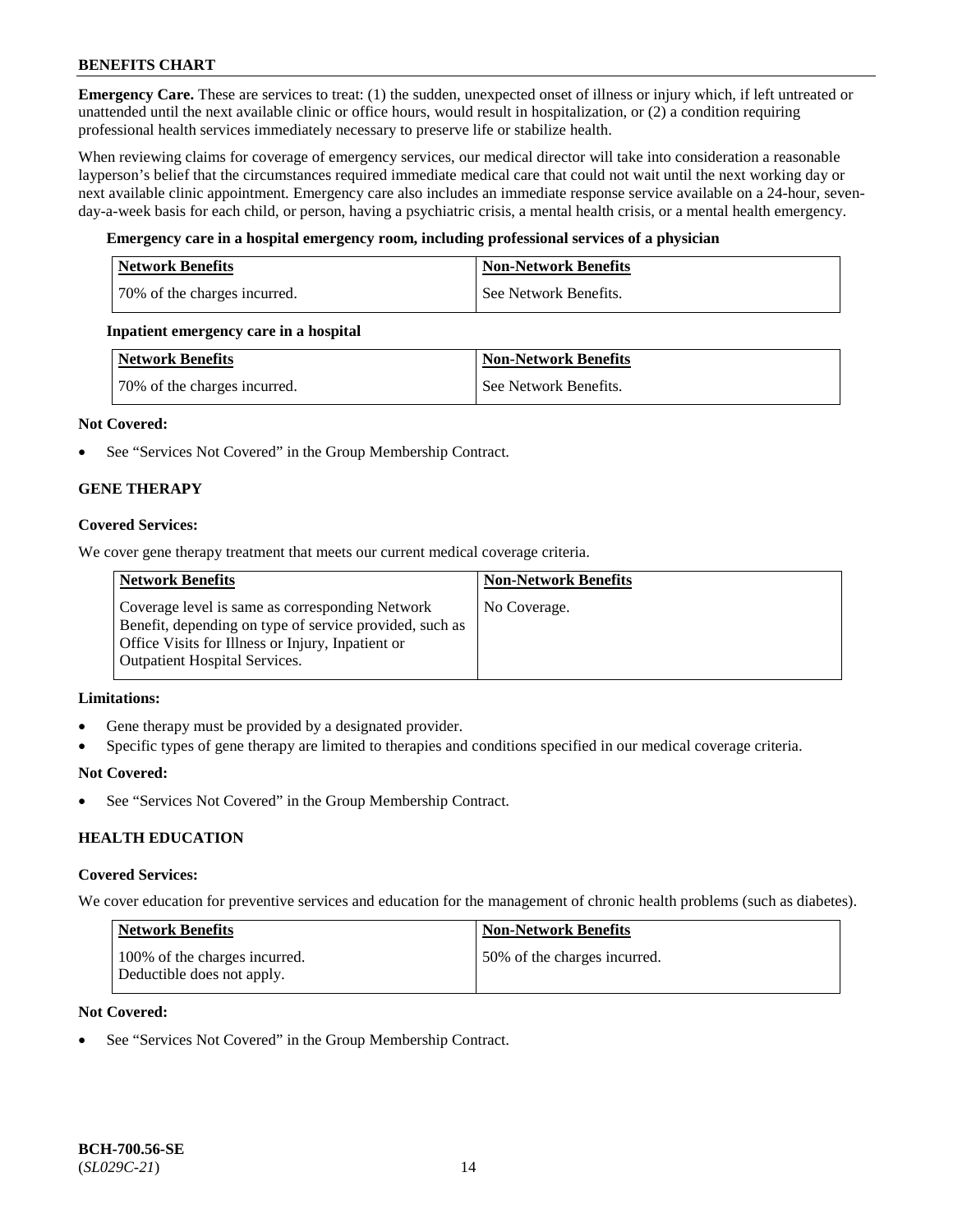## **HOME-BASED COMPREHENSIVE HEALTH RISK ASSESSMENT**

#### **Covered Services:**

If you meet our criteria for coverage, you may qualify for our home-based comprehensive health risk assessment program. The program covers a health assessment with a designated nurse practitioner.

| <b>Network Benefits</b>                                     | <b>Non-Network Benefits</b> |
|-------------------------------------------------------------|-----------------------------|
| 100% of the charges incurred.<br>Deductible does not apply. | No Coverage.                |

### **Not Covered:**

See "Services Not Covered" in the Group Membership Contract.

## **HOME HEALTH SERVICES**

### **Covered Services:**

We cover skilled nursing services, physical therapy, occupational therapy, speech therapy, respiratory therapy and other therapeutic services, non-routine prenatal and postnatal services, routine postnatal well child visits (as described in the Medical Coverage Criteria), phototherapy services for newborns, home health aide services and other eligible home health services when provided in your home, if you are homebound (i.e., unable to leave home without considerable effort due to a medical condition. Lack of transportation does not constitute homebound status). For phototherapy services for newborns and high risk pre-natal services, supplies and equipment are included.

We cover total parenteral nutrition/intravenous ("TPN/IV") therapy, equipment, supplies and drugs in connection with IV therapy. IV line care kits are covered under Durable Medical Equipment.

You do not need to be homebound to receive total parenteral nutrition/intravenous ("TPN/IV") therapy.

We cover palliative care benefits. Palliative care includes symptom management, education and establishing goals of care. We waive the requirement that you be homebound for a limited number of home visits for palliative care (as shown in the Benefits Chart), if you have a life-threatening, non-curable condition which has a prognosis of survival of two years or less. Additional palliative care visits are eligible under the home health services benefit if you are homebound and meet all other requirements defined in this section.

Home health services are eligible and covered only when:

- medically necessary; and
- provided as rehabilitative care, terminal care or maternity care; and
- ordered by a physician, and included in the written home care plan.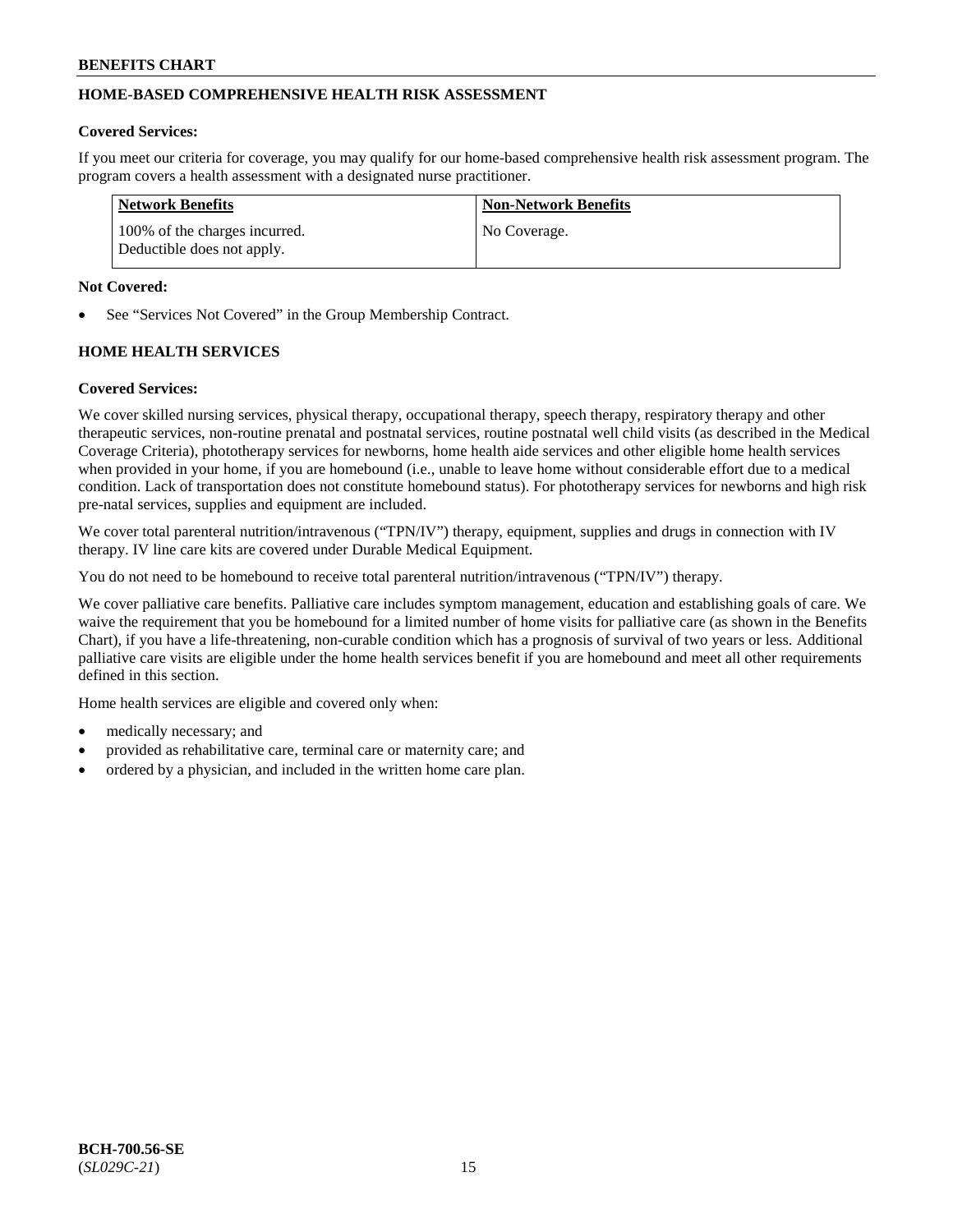**Physical therapy, occupational therapy, speech therapy, respiratory therapy, home health aide services and palliative care**

## **Primary Care Providers**

| <b>Network Benefits</b>                                                                                                                                                                                                                                       | <b>Non-Network Benefits</b>  |
|---------------------------------------------------------------------------------------------------------------------------------------------------------------------------------------------------------------------------------------------------------------|------------------------------|
| 100% of the charges incurred, subject to a member<br>copayment of \$30 per visit.<br>Deductible does not apply.                                                                                                                                               | 50% of the charges incurred. |
| If more than one home health visit occurs in a day, a<br>separate copayment applies to each. For example, if an<br>occupational therapist and a physical therapist visit a<br>member in the same day, a separate copayment will be<br>charged for each visit. |                              |

## **Specialty Care Providers**

| <b>Network Benefits</b>                                                                                                                                                                                                                                       | <b>Non-Network Benefits</b>  |
|---------------------------------------------------------------------------------------------------------------------------------------------------------------------------------------------------------------------------------------------------------------|------------------------------|
| 100% of the charges incurred, subject to a member<br>copayment of \$60 per visit.<br>Deductible does not apply.                                                                                                                                               | 50% of the charges incurred. |
| If more than one home health visit occurs in a day, a<br>separate copayment applies to each. For example, if an<br>occupational therapist and a physical therapist visit a<br>member in the same day, a separate copayment will be<br>charged for each visit. |                              |

## **TPN/IV therapy, skilled nursing services, non-routine prenatal/postnatal services, and phototherapy**

| Network Benefits                                            | Non-Network Benefits         |
|-------------------------------------------------------------|------------------------------|
| 100% of the charges incurred.<br>Deductible does not apply. | 50% of the charges incurred. |

Each 24-hour visit (or shifts of up to 24-hour visits) equals one visit and counts toward the Maximum visits for all other services shown below. Any visit that lasts less than 24 hours, regardless of the length of the visit, will count as one visit toward the Maximum visits for all other services shown below. All visits must be medically necessary and benefit eligible.

## **Routine postnatal well child visits**

| Network Benefits                                            | <b>Non-Network Benefits</b>  |
|-------------------------------------------------------------|------------------------------|
| 100% of the charges incurred.<br>Deductible does not apply. | 50% of the charges incurred. |

## **Maximum visits for palliative care**

If you are eligible to receive palliative care in the home and you are not homebound, there is a maximum of 12 visits per calendar year.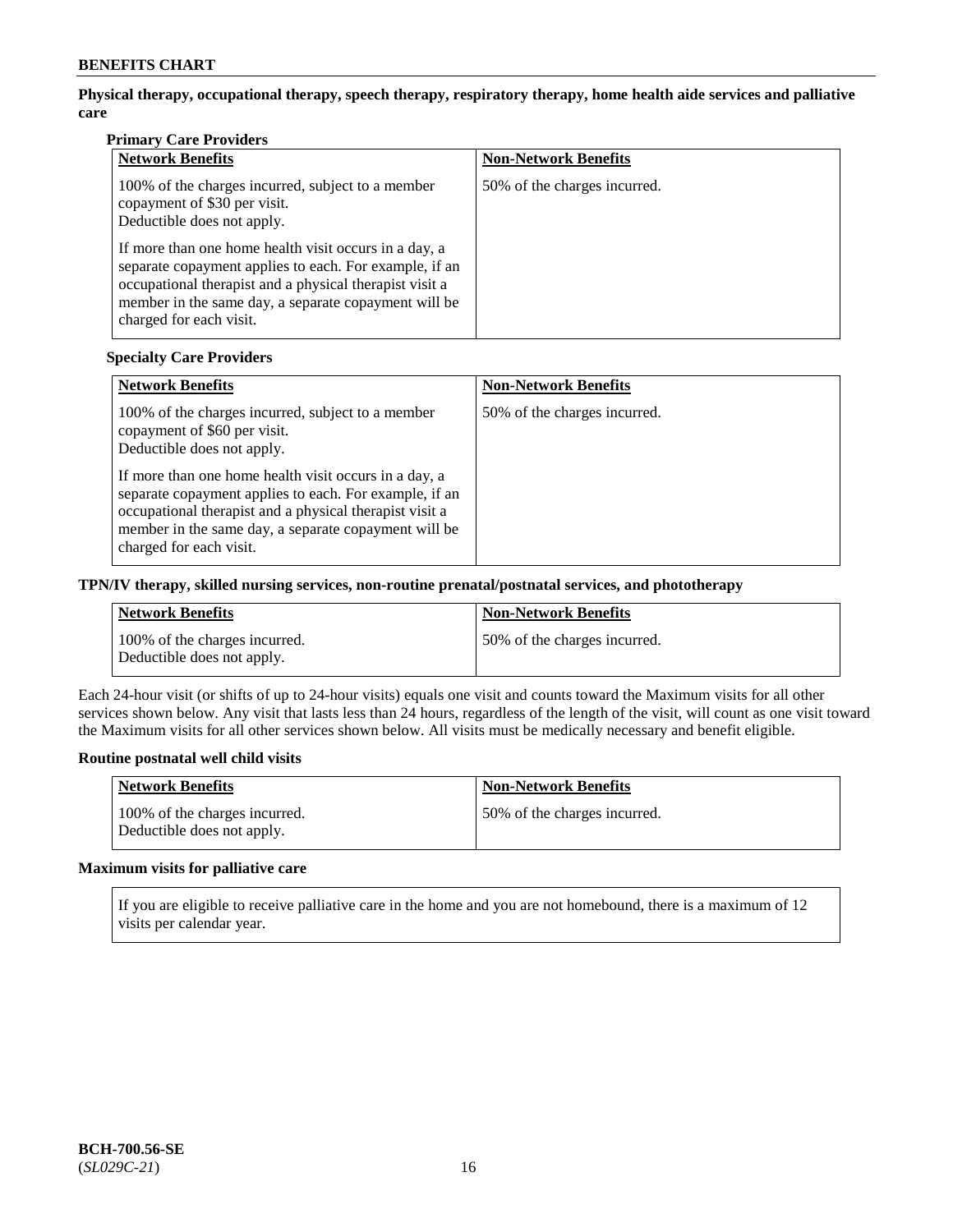#### **Maximum visits for all other services**

| <b>Network Benefits</b>       | <b>Non-Network Benefits</b>  |
|-------------------------------|------------------------------|
| 120 visits per calendar year. | 60 visits per calendar year. |

Each visit provided under the Network Benefits and Non-Network Benefits counts toward the maximums shown under all Maximum visits sections. The routine postnatal well child visit does not count toward the visit limit.

### **Limitations:**

- Home health services are not provided as a substitute for a primary caregiver in the home or as relief (respite) for a primary caregiver in the home. We will not reimburse family members or residents in your home for the above services.
- A service shall not be considered a skilled nursing service merely because it is performed by, or under the direct supervision of, a licensed nurse. Where a service (such as tracheotomy suctioning or ventilator monitoring) or like services, can be safely and effectively performed by a non-medical person (or self-administered), without the direct supervision of a licensed nurse, the service shall not be regarded as a skilled nursing service, whether or not a skilled nurse actually provides the service. The unavailability of a competent person to provide a non-skilled service shall not make it a skilled service when a skilled nurse provides it. Only the skilled nursing component of so-called "blended" services (i.e. services which include skilled and non-skilled components) are covered under this Benefits Chart.

#### **Not Covered:**

- Financial or legal counseling services.
- Housekeeping or meal services in your home.
- Private duty nursing services. This exclusion does not apply if covered person is also covered under Medical Assistance under 256B.0625, subdivision 7, with the exception of section 256B.0654 subdivision 4.
- Services provided by a family member or enrollee, or a resident in the enrollee's home.
- Vocational rehabilitation and recreational or educational therapy. Recreation therapy is therapy provided solely for the purpose of recreation, including but not limited to: (a) requests for physical therapy or occupational therapy to improve athletic ability, and (b) braces or guards to prevent sports injuries.
- See "Services Not Covered" in the Group Membership Contract.

## **HOME HOSPICE SERVICES**

## **Applicable Definitions:**

**Part-time.** This is up to two hours of service per day, more than two hours is considered continuous care.

**Continuous Care.** This is from two to twelve hours of service per day provided by a registered nurse, licensed practical nurse, or home health aide, during a period of crisis in order to maintain a terminally ill patient at home.

**Appropriate Facility.** This is a nursing home, hospice residence, or other inpatient facility.

**Custodial Care Related to Hospice Services.** This means providing assistance in the activities of daily living and the care needed by a terminally ill patient which can be provided by primary caregiver (i.e., family member or friend) who is responsible for the patient's home care.

#### **Covered Services:**

**Home Hospice Program.** We cover the services described below if you are terminally ill and accepted as a home hospice program participant. You must meet the eligibility requirements of the program, and elect to receive services through the home hospice program. The services will be provided in your home, with inpatient care available when medically necessary as described below. If you elect to receive hospice services, you do so in lieu of curative treatment for your terminal illness for the period you are enrolled in the home hospice program.

**Eligibility:** In order to be eligible to be enrolled in the home hospice program, you must: (1) be a terminally ill patient (prognosis of six months or less); (2) have chosen a palliative treatment focus (i.e., emphasizing comfort and supportive services rather than treatment attempting to cure the disease or condition); and (3) continue to meet the terminally ill prognosis as reviewed by our medical director or his or her designee over the course of care. You may withdraw from the home hospice program at any time.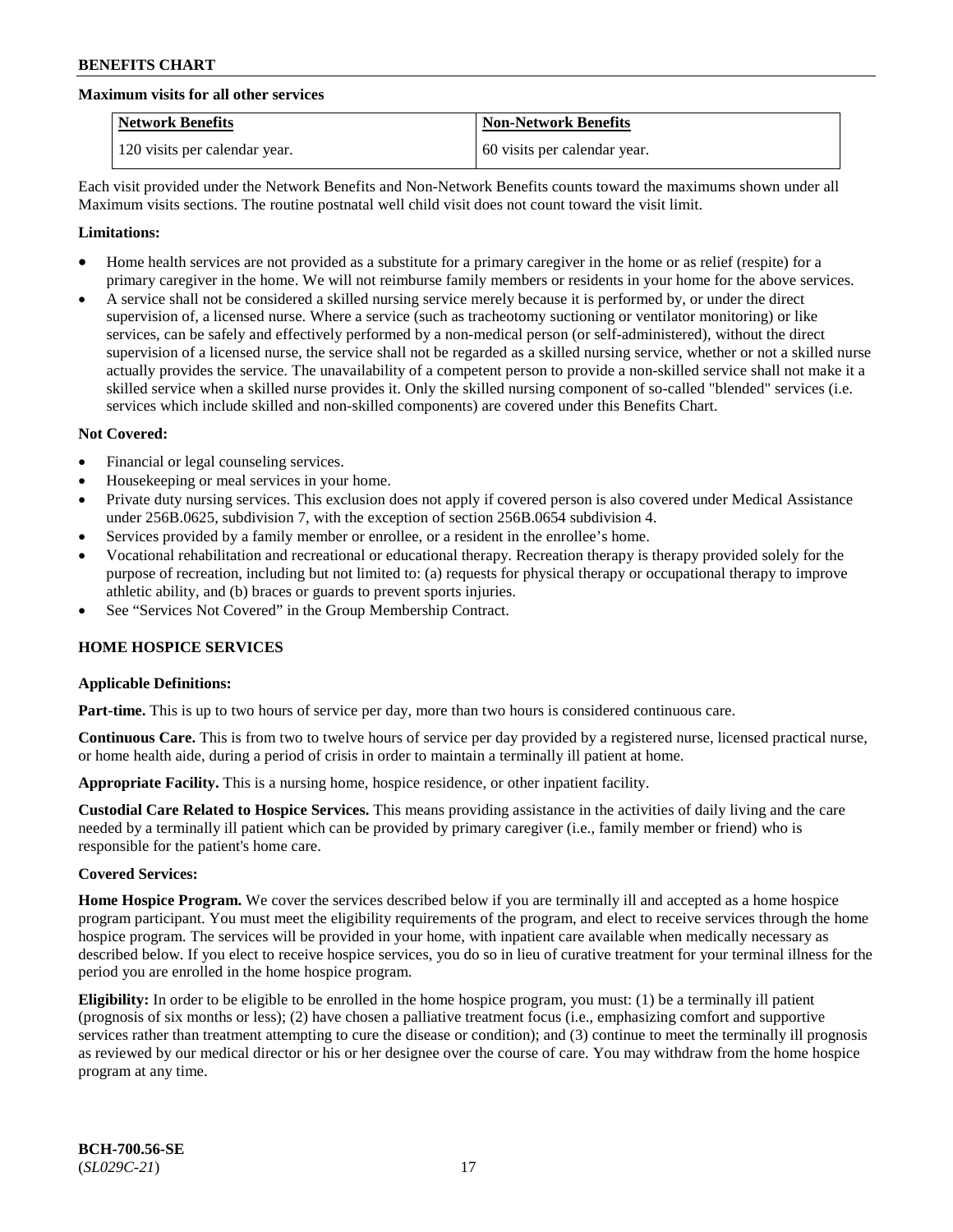**Eligible Services:** Hospice services include the following services provided in accordance with an approved hospice treatment plan.

- Home Health Services:
	- o Part-time care provided in your home by an interdisciplinary hospice team (which may include a physician, nurse, social worker, and spiritual counselor) and medically necessary home health services are covered.
	- o One or more periods of continuous care in your home or in a setting which provides day care for pain or symptom management, when medically necessary, will be covered.
- Inpatient Services: We cover medically necessary inpatient services.
- Other Services:
	- o Respite care is covered for care in your home or in an appropriate facility, to give your primary caregivers (i.e., family members or friends) rest and/or relief when necessary in order to maintain a terminally ill patient at home.
	- o Medically necessary medications for pain and symptom management.
	- Semi-electric hospital beds and other durable medical equipment are covered.
	- o Emergency and non-emergency care is covered.

| <b>Network Benefits</b>                                     | <b>Non-Network Benefits</b>   |
|-------------------------------------------------------------|-------------------------------|
| 100% of the charges incurred.<br>Deductible does not apply. | 150% of the charges incurred. |

Respite care is limited to 5 days per episode, and respite care and continuous care combined are limited to 30 days.

### **Not Covered:**

- Financial or legal counseling services.
- Housekeeping or meal services in your home.
- Custodial or maintenance care related to hospice services, whether provided in the home or in a nursing home.
- Any service not specifically described as covered services under this home hospice services benefits.
- Any services provided by members of your family or residents in your home.
- See "Services Not Covered" in the Group Membership Contract.

## **HOSPITAL AND SKILLED NURSING FACILITY SERVICES**

#### **Covered Services:**

We cover services as described below.

#### **Medical or Surgical Hospital Services**

**Inpatient Hospital Services:** We cover the following medical or surgical services, for the treatment of acute illness or injury, which require the level of care only provided in an acute care facility. These services must be authorized by a physician.

Inpatient hospital services include: room and board; the use of operating or maternity delivery rooms; intensive care facilities; newborn nursery facilities; general nursing care, anesthesia, laboratory and diagnostic imaging services, radiation therapy, physical therapy, prescription drugs or other medications administered during treatment, blood and blood products (unless replaced), and blood derivatives, and other diagnostic or treatment related hospital services; physician and other professional medical and surgical services provided while in the hospital, including gender reassignment surgery that meets medical coverage criteria.

We cover up to 120 hours of services provided by a private duty nurse or personal care assistant who has provided home care services to a ventilator-dependent patient, solely for the purpose of assuring adequate training of the hospital staff to communicate with that patient.

Services for items for personal convenience, such as television rental, are not covered.

We cover, following a vaginal delivery, a minimum of 48 hours of inpatient care for the mother and newborn child. We cover, following a caesarean section delivery, a minimum of 96 hours of inpatient care for the mother and newborn child. If the duration of inpatient care is less than these minimums, we also cover a minimum of one home visit by a registered nurse for post-delivery care, within four days of discharge of the mother and newborn child. Services provided by the registered nurse include, but are not limited to, parent education, assistance and training in breast and bottle feeding, and conducting any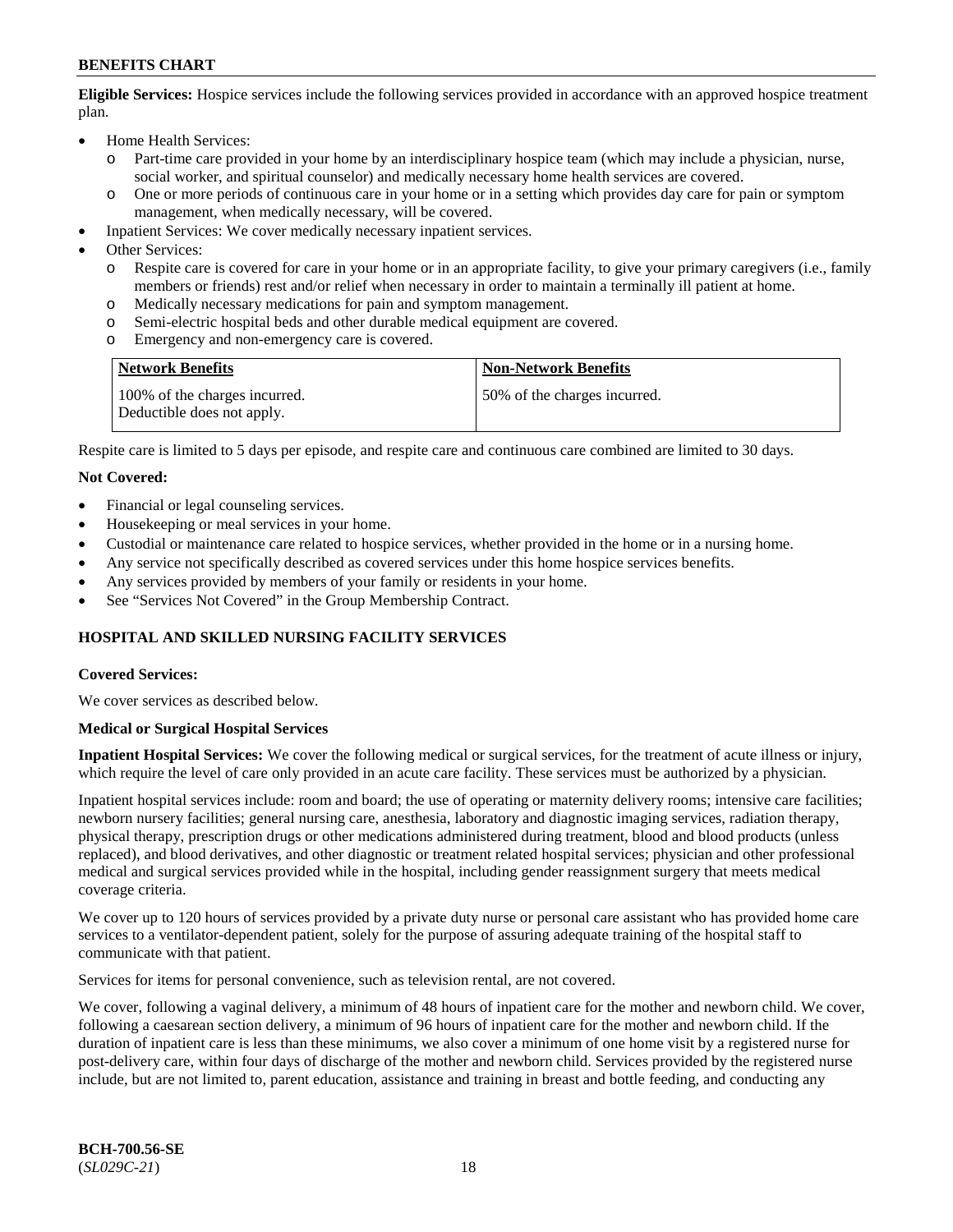necessary and appropriate clinical tests. We shall not provide any compensation or other non-medical remuneration to encourage a mother and newborn to leave inpatient care before the duration minimums specified.

Group health plans and health insurance issuers generally may not, under Federal law, restrict benefits for any hospital length of stay in connection with childbirth for the mother of newborn child to less than 48 hours following a vaginal delivery, or less than 96 hours following a caesarean section. However, Federal law generally does not prohibit the mother's or newborn's attending provider, after consulting with the mother, from discharging the mother or her newborn earlier than 48 hours (or 96 hours as applicable). In any case plans and issuers may not, under Federal law, require that a provider obtain authorization from the plan or the insurance issuer for prescribing a length of stay not in excess of 48 hours (or 96 hours).

| Network Benefits             | <b>Non-Network Benefits</b>  |
|------------------------------|------------------------------|
| 70% of the charges incurred. | 50% of the charges incurred. |

Each member's admission or confinement, including that of a newborn child, is separate and distinct from the admission or confinement of any other member.

**Outpatient Hospital, Ambulatory Care or Surgical Facility Services:** We cover the following medical and surgical services, for diagnosis or treatment of illness or injury on an outpatient basis. These services must be authorized by a physician.

Outpatient services include: use of operating rooms, maternity delivery rooms or other outpatient departments, rooms or facilities; and the following outpatient services: general nursing care, anesthesia, laboratory and diagnostic imaging services, radiation therapy, physical therapy, drugs administered during treatment, blood and blood products (unless replaced), and blood derivatives, and other diagnostic or treatment related outpatient services; physician and other professional medical and surgical services provided while an outpatient, including gender reassignment surgery that meets medical coverage criteria.

For Network Benefits, non-emergent, scheduled outpatient Magnetic Resonance Imaging (MRI) and Computed Tomography (CT) must be provided at a designated facility. Your physician and facility will obtain or verify authorization for these services with HealthPartners, as needed.

To see the benefit level for diagnostic imaging services, laboratory services and physical therapy, see benefits under Diagnostic Imaging Services, Laboratory Services and Physical Therapy in this Benefits Chart.

| <b>Network Benefits</b>      | <b>Non-Network Benefits</b>   |
|------------------------------|-------------------------------|
| 70% of the charges incurred. | 150% of the charges incurred. |

## **Skilled Nursing Facility Care**

We cover room and board, daily skilled nursing and related ancillary services for post-acute treatment and rehabilitative care of illness or injury that meets medical coverage criteria.

| Network Benefits                              | <b>Non-Network Benefits</b>                   |
|-----------------------------------------------|-----------------------------------------------|
| 70% of the charges incurred.                  | 50% of the charges incurred.                  |
| Limited to 120 day maximum per calendar year. | Limited to 120 day maximum per calendar year. |

Each day of services provided under the Network Benefits and Non-Network Benefits combined, counts toward the maximums shown above.

## **Not Covered:**

- Services for items for personal convenience, such as television rental.
- See "Services Not Covered" in the Group Membership Contract.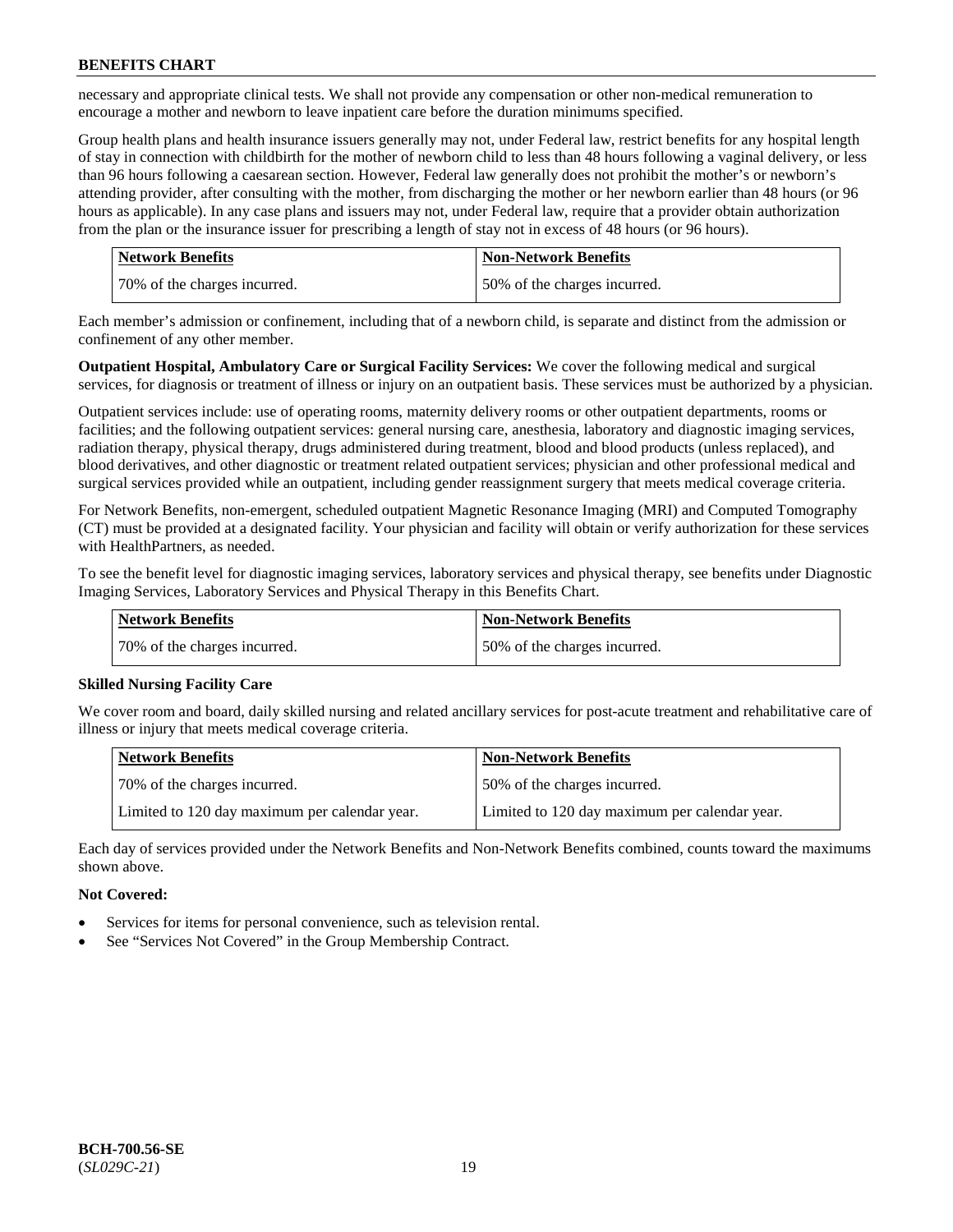## **INFERTILITY SERVICES**

## **Covered Services:**

We cover the diagnosis of infertility. These services include diagnostic procedures and tests provided in connection with an infertility evaluation, office visits and consultations to diagnose infertility.

| Network Benefits                                           | <b>Non-Network Benefits</b>  |
|------------------------------------------------------------|------------------------------|
| 70% of the charges incurred.<br>Deductible does not apply. | 50% of the charges incurred. |

Coverage is limited to office visits and consultations to diagnose infertility. Treatment is not covered.

## **Not Covered:**

- Treatment of infertility, including but not limited to, office visits, laboratory and diagnostic imaging services and drugs for the treatment of infertility; assisted reproduction, including, but not limited to gamete intrafallopian tube transfer (GIFT), zygote intrafallopian tube transfer (ZIFT) intracytoplasmic sperm injection (ICSI), and/or in-vitro fertilization (IVF), and all charges associated with such procedures; reversal of sterilization; artificial insemination; and sperm, ova or embryo acquisition, retrieval or storage; however, we do cover office visits and consultations to diagnose infertility.
- Services related to the establishment of surrogate pregnancy and fees for a surrogate.
- See "Services Not Covered" in the Group Membership Contract.

## **LABORATORY SERVICES**

### **Covered Services:**

We cover laboratory tests when ordered by a provider and provided in a clinic or outpatient hospital facility.

To see the benefit level for inpatient hospital or skilled nursing facility services, see benefits under Inpatient Hospital and Skilled Nursing Facility Services in this Benefits Chart.

**Prostate-specific antigen (PSA) test coverage.** We cover prostate cancer screening for men 40 years of age or over who are symptomatic or in a high-risk category and for all men 50 years of age or older. Coverage includes a prostate-specific antigen blood test and a digital rectal examination.

| Network Benefits                                            | <b>Non-Network Benefits</b>  |
|-------------------------------------------------------------|------------------------------|
| 100% of the charges incurred.<br>Deductible does not apply. | 50% of the charges incurred. |

#### **All other laboratory services**

#### **Services for illness or injury**

| Network Benefits                                            | <b>Non-Network Benefits</b>  |
|-------------------------------------------------------------|------------------------------|
| 100% of the charges incurred.<br>Deductible does not apply. | 50% of the charges incurred. |

## **Preventive Services**

Laboratory services associated with preventive services are covered at the benefit level shown in the "Preventive Services" section of this Benefits Chart.

#### **Not Covered:**

See "Services Not Covered" in the Group Membership Contract.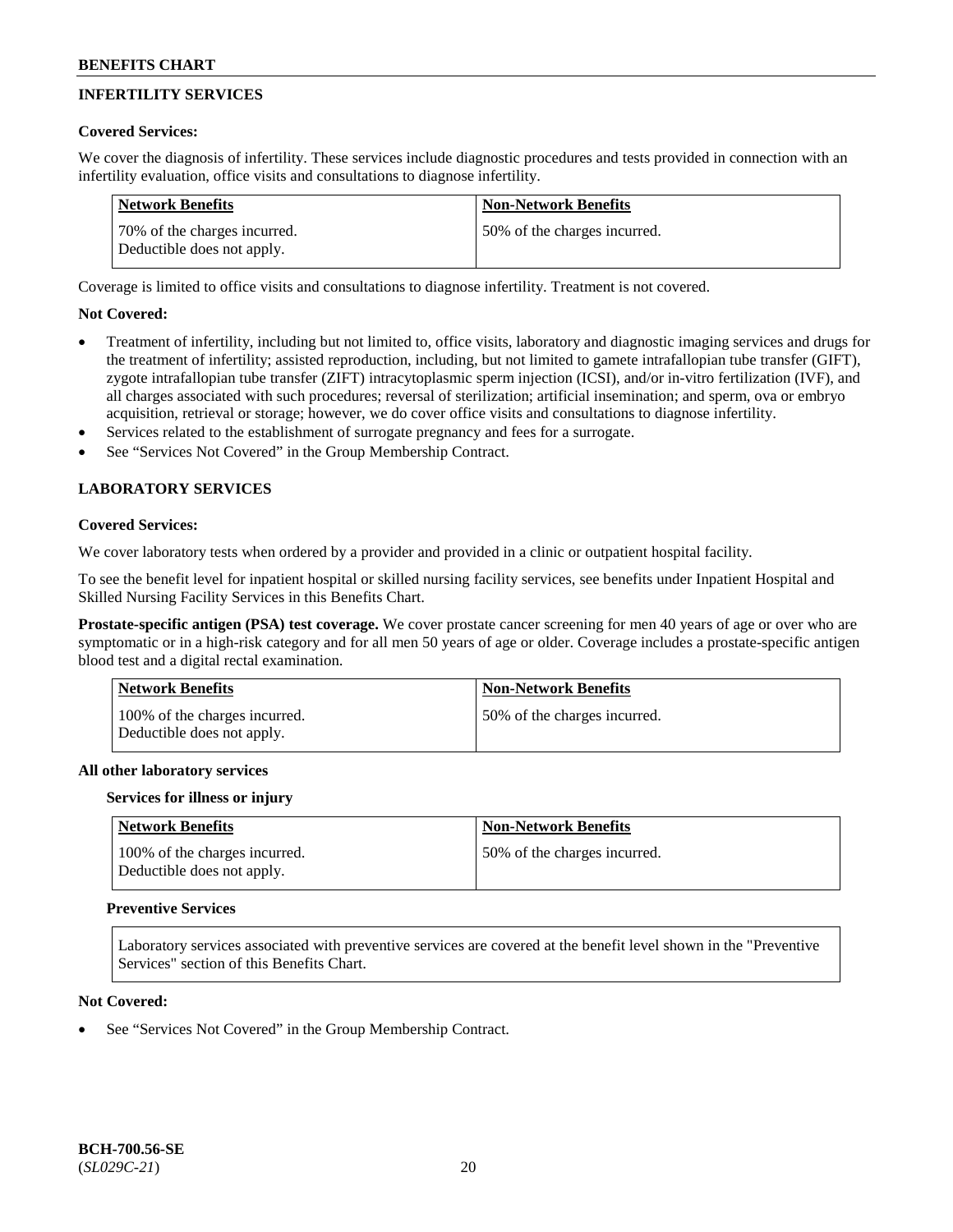## **LYME DISEASE SERVICES**

## **Covered Services:**

We cover services for the treatment of Lyme disease.

| <b>Network Benefits</b>                                | <b>Non-Network Benefits</b>                                  |
|--------------------------------------------------------|--------------------------------------------------------------|
| Coverage level is same as corresponding Network        | Coverage level is same as corresponding Non-Network          |
| Benefit, depending on type of service provided such as | Benefit, depending on type of service provided, such as      |
| Office Visits for Illness or Injury, Inpatient or      | Office Visits for Illness or Injury, Inpatient or Outpatient |
| <b>Outpatient Hospital Services.</b>                   | Hospital Services.                                           |

## **Not Covered:**

See "Services Not Covered" in the Group Membership Contract.

## **MASTECTOMY RECONSTRUCTION BENEFIT**

## **Covered Services:**

We cover reconstruction of the breast on which the mastectomy has been performed; surgery and reconstruction of the other breast to produce symmetrical appearance, and prostheses and physical complications of all stages of mastectomy, including lymphedemas.

| <b>Network Benefits</b>                                 | <b>Non-Network Benefits</b>                             |
|---------------------------------------------------------|---------------------------------------------------------|
| Coverage level is same as corresponding Network         | Coverage level is same as corresponding Non-Network     |
| Benefit, depending on type of service provided, such as | Benefit, depending on type of service provided, such as |
| Office Visits for Illness or Injury, Inpatient or       | Office Visits for Illness or Injury, Inpatient or       |
| <b>Outpatient Hospital Services.</b>                    | Outpatient Hospital Services.                           |

## **Not Covered:**

• See "Services Not Covered" in the Group Membership Contract.

## **MEDICATION THERAPY DISEASE MANAGEMENT PROGRAM**

## **Covered Services:**

If you meet our criteria for coverage, you may qualify for our Medication Therapy Disease Management Program.

The program covers consultations with a designated pharmacist.

Covered services are based on established medical policies, which are subject to periodic review and modification by the medical directors. These medical policies (medical coverage criteria) are available online at [healthpartners.com](https://www.healthpartners.com/hp/index.html) or by calling Member Services.

| <b>Network Benefits</b>                                     | Non-Network Benefits |
|-------------------------------------------------------------|----------------------|
| 100% of the charges incurred.<br>Deductible does not apply. | No Coverage.         |

## **Not Covered:**

See "Services Not Covered" in the Group Membership Contract.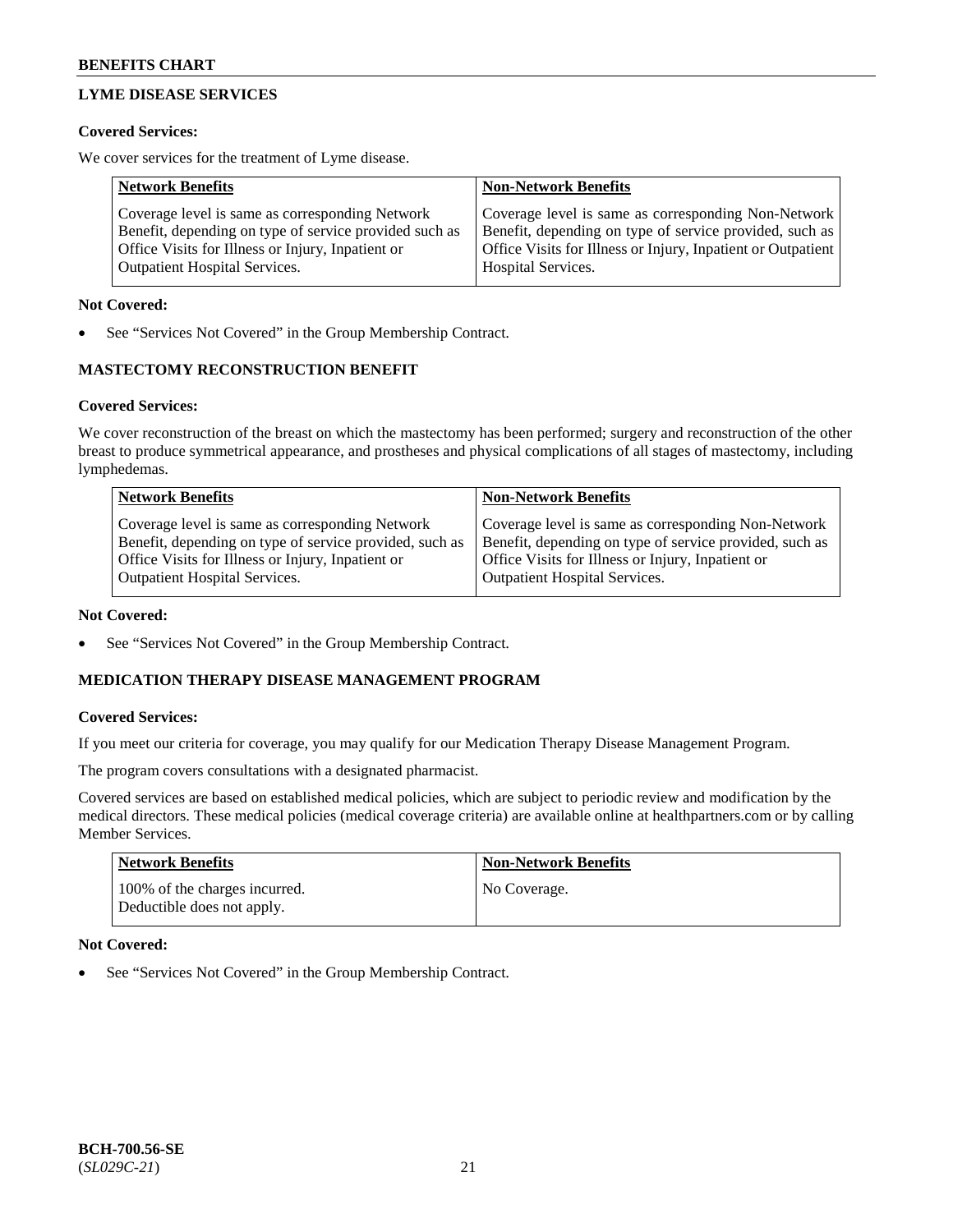## **OFFICE VISITS FOR ILLNESS OR INJURY**

## **Covered Services:**

We cover the following when medically necessary: professional medical and surgical services and related supplies, including biofeedback, of physicians and other health care providers; blood and blood products (unless replaced) and blood derivatives.

We cover diagnosis and treatment of illness or injury to the eyes. Where contact or eyeglass lenses are prescribed as medically necessary for the post-operative treatment of cataracts or for the treatment of aphakia, or keratoconus, we cover the initial evaluation, lenses and fitting. Members must pay for lens replacement beyond the initial pair.

We also provide coverage for the initial physical evaluation of a child if it is ordered by a Minnesota juvenile court.

## **Office Visits**

## **Primary Care Providers**

| <b>Network Benefits</b>                                                                                         | <b>Non-Network Benefits</b>  |
|-----------------------------------------------------------------------------------------------------------------|------------------------------|
| 100% of the charges incurred, subject to a member<br>copayment of \$30 per visit.<br>Deductible does not apply. | 50% of the charges incurred. |

## **Specialty Care Providers**

| <b>Network Benefits</b>                                                                                         | <b>Non-Network Benefits</b>  |
|-----------------------------------------------------------------------------------------------------------------|------------------------------|
| 100% of the charges incurred, subject to a member<br>copayment of \$60 per visit.<br>Deductible does not apply. | 50% of the charges incurred. |

## **Convenience clinics**

| <b>Network Benefits</b>                                                                                         | <b>Non-Network Benefits</b>  |
|-----------------------------------------------------------------------------------------------------------------|------------------------------|
| 100% of the charges incurred, subject to a member<br>copayment of \$15 per visit.<br>Deductible does not apply. | 50% of the charges incurred. |

## **Scheduled telephone visits**

| <b>Network Benefits</b>                                                                                         | <b>Non-Network Benefits</b>  |
|-----------------------------------------------------------------------------------------------------------------|------------------------------|
| 100% of the charges incurred, subject to a member<br>copayment of \$15 per visit.<br>Deductible does not apply. | 50% of the charges incurred. |

## **E-visits**

## **Access to online care through virtuwell at [virtuwell.com](https://www.virtuwell.com/)**

| <b>Network Benefits</b>                                     | <b>Non-Network Benefits</b> |
|-------------------------------------------------------------|-----------------------------|
| 100% of the charges incurred.<br>Deductible does not apply. | Not Applicable.             |

## **All other E-visits**

| <b>Network Benefits</b>                                                                                         | <b>Non-Network Benefits</b>  |
|-----------------------------------------------------------------------------------------------------------------|------------------------------|
| 100% of the charges incurred, subject to a member<br>copayment of \$15 per visit.<br>Deductible does not apply. | 50% of the charges incurred. |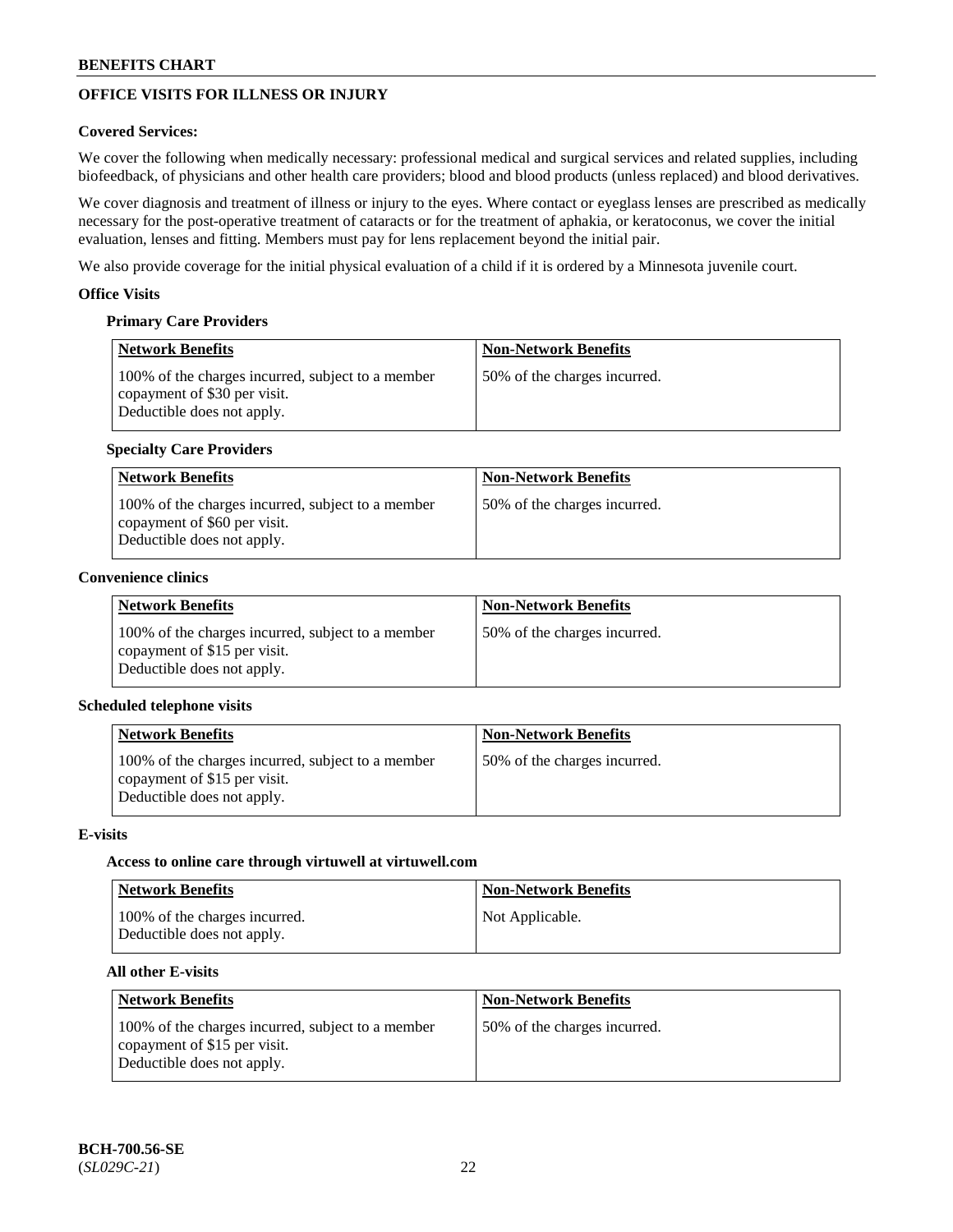## **Injections administered in a physician's office, other than immunizations**

### **Allergy injections**

| <b>Network Benefits</b>                                                                                                  | <b>Non-Network Benefits</b>  |
|--------------------------------------------------------------------------------------------------------------------------|------------------------------|
| 100% of the charges incurred, subject to a member<br>copayment of \$2 per date of service.<br>Deductible does not apply. | 50% of the charges incurred. |

### **All other injections**

| <b>Network Benefits</b>                                                                                                  | <b>Non-Network Benefits</b>  |
|--------------------------------------------------------------------------------------------------------------------------|------------------------------|
| 100% of the charges incurred, subject to a member<br>copayment of \$2 per date of service.<br>Deductible does not apply. | 50% of the charges incurred. |

## **Not Covered:**

- Court ordered treatment, except as described in this Benefits Chart under "Mental Health Services" and "Office Visits for Illness or Injury" or as otherwise required by law.
- See "Services Not Covered" in the Group Membership Contract.

## **PEDIATRIC AUTOIMMUNE NEUROPSYCHIATRIC DISORDERS ASSOCIATED WITH STREPTOCOCCAL INFECTIONS (PANDAS) AND PEDIATRIC ACUTE-ONSET NEUROPSYCHIATRIC SYNDROME (PANS) TREATMENT**

## **Definitions:**

**Pediatric acute-onset neuropsychiatric syndrome.** This means a class of acute-onset obsessive compulsive or tic disorders or other behavioral changes presenting in children and adolescents that are not otherwise explained by another known neurologic or medical disorder.

**Pediatric autoimmune neuropsychiatric disorders associated with streptococcal infections.** This means a condition in which a streptococcal infection in a child or adolescent causes the abrupt onset of clinically significant obsessions, compulsions, tics, or other neuropsychiatric symptoms or behavioral changes, or a relapsing and remitting course of symptom severity.

## **Covered Services:**

We cover treatment for pediatric autoimmune neuropsychiatric disorders associated with streptococcal infections (PANDAS) and for treatment for pediatric acute-onset neuropsychiatric syndrome (PANS). Treatments that must be covered under this section must be recommended by the member's licensed health care professional and include but are not limited to antibiotics, medication and behavioral therapies to manage neuropsychiatric symptoms, plasma exchange, and immunoglobulin.

| <b>Network Benefits</b>                                 | <b>Non-Network Benefits</b>                             |
|---------------------------------------------------------|---------------------------------------------------------|
| Coverage level is same as corresponding Network         | Coverage level is same as corresponding Non-Network     |
| Benefit, depending on type of service provided, such as | Benefit, depending on type of service provided, such as |
| Office Visits for Illness or Injury, Inpatient or       | Office Visits for Illness or Injury, Inpatient or       |
| <b>Outpatient Hospital Services.</b>                    | Outpatient Hospital Services.                           |

## **Not Covered:**

See "Services Not Covered" in the Group Membership Contract.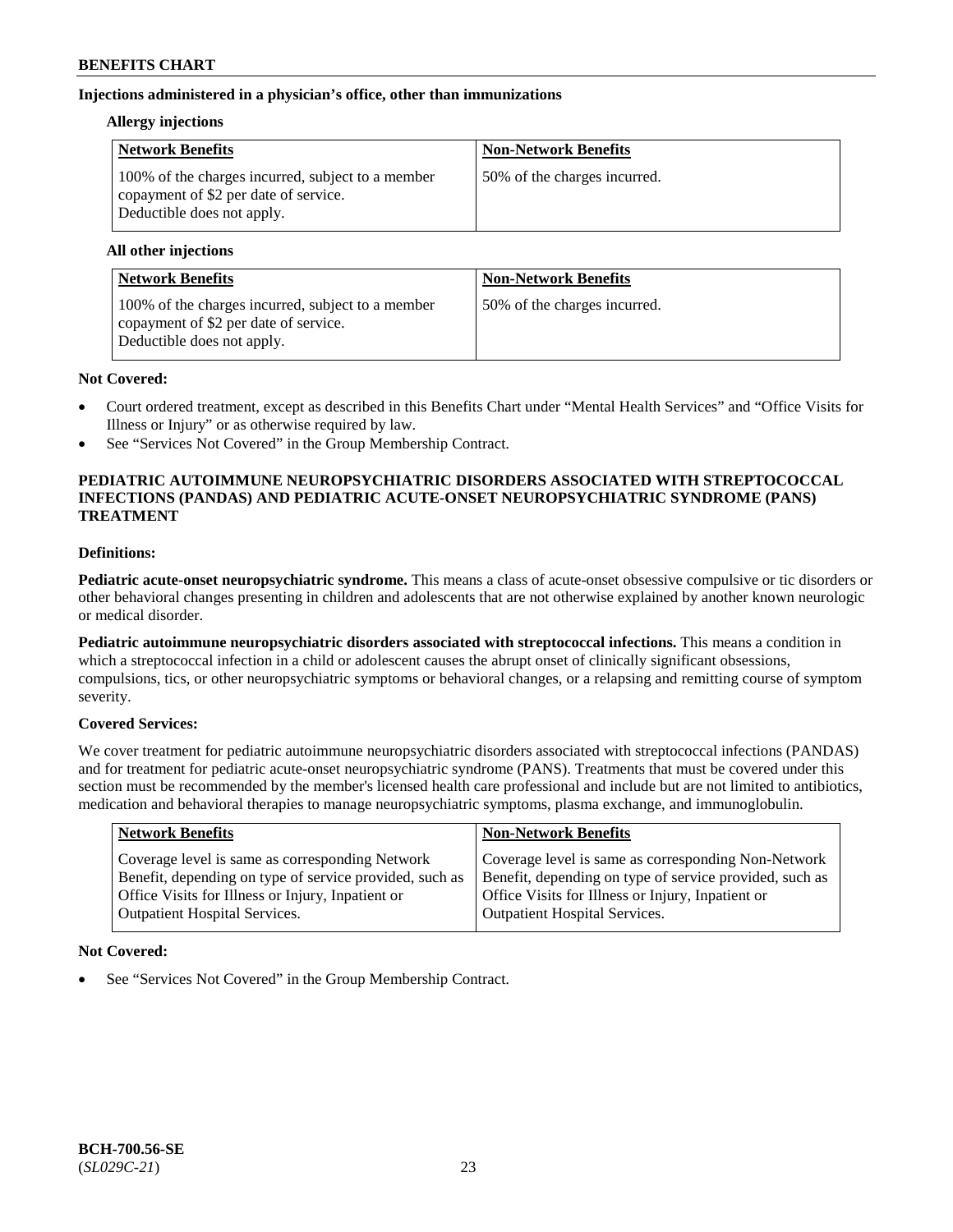## **PEDIATRIC EYEWEAR**

## **Covered Services:**

We cover pediatric eyewear for children, subject to our medical coverage criteria. This provision will continue until the end of the month in which the child turns age 19. These medical policies (medical coverage criteria) are available by calling Member Services or logging on to your "*my*HealthPartners" account at [healthpartners.com.](https://www.healthpartners.com/hp/index.html)

| Network Benefits             | <b>Non-Network Benefits</b> |
|------------------------------|-----------------------------|
| 70% of the charges incurred. | No Coverage.                |

Limited to one pair of eyeglasses (lenses and frames) or one pair of contact lenses per benefit year.

## **Not Covered:**

- Replacement of eyeglasses or contact lenses due to loss or theft.
- See "Services Not Covered" in the Group Membership Contract.

## **PHYSICAL THERAPY, OCCUPATIONAL THERAPY AND SPEECH THERAPY**

## **Covered Services:**

We cover the following physical therapy, occupational therapy and speech therapy services:

- rehabilitative care to correct the effects of illness or injury;
- habilitative care rendered for congenital, developmental or medical conditions which have significantly limited the successful initiation of normal speech and normal motor development.

Massage therapy which is performed in conjunction with other treatment/modalities by a physical occupational therapist, is part of a prescribed treatment plan and is not billed separately is covered.

We cover services provided in a clinic. We also cover physical therapy provided in an outpatient hospital facility. To see the benefit level for inpatient hospital or skilled nursing facility services, see benefits under Inpatient Hospital and Skilled Nursing Facility Services.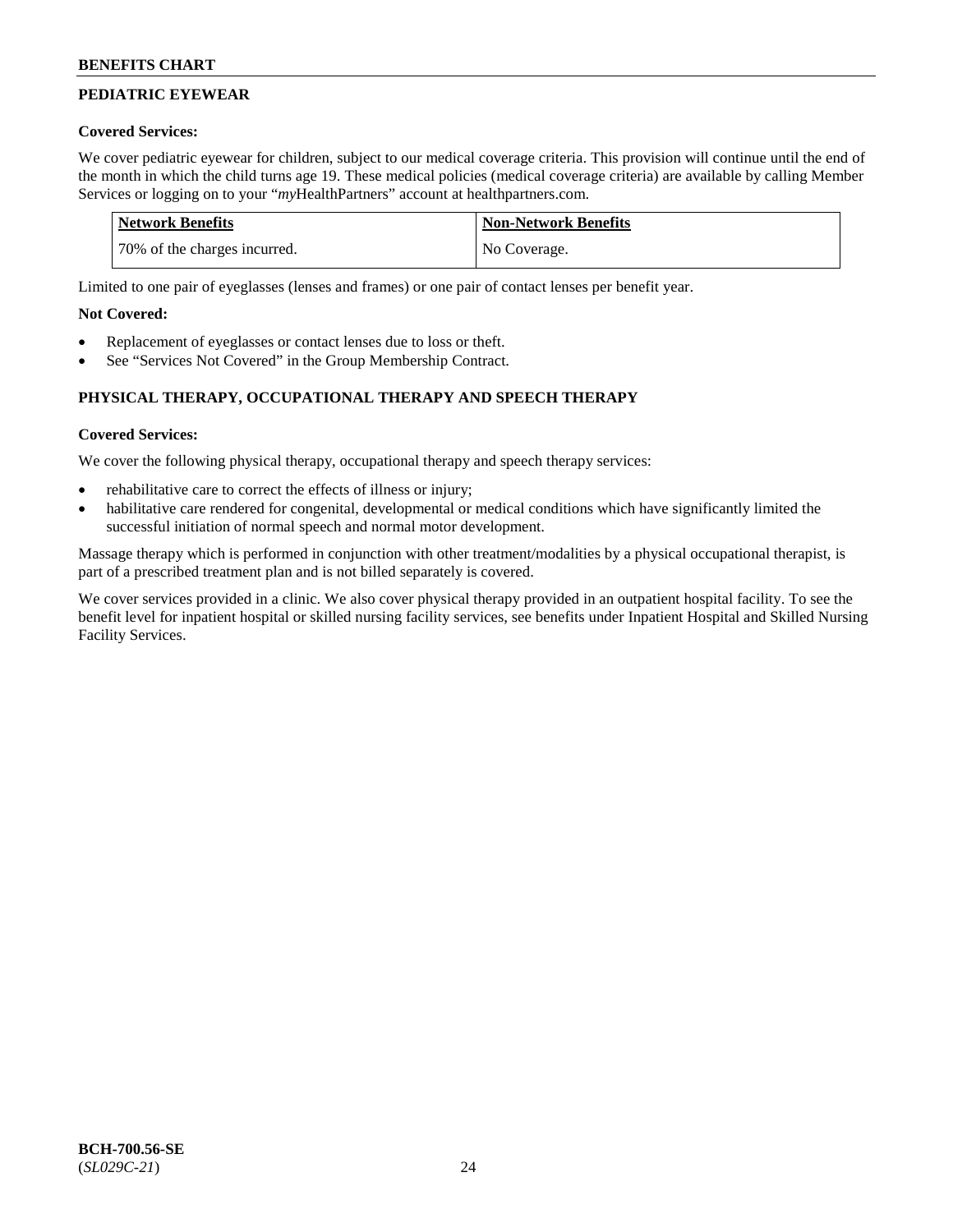## **Rehabilitative Care**

## **Primary Care Providers**

| <b>Network Benefits</b>                                    | <b>Non-Network Benefits</b>                                                               |
|------------------------------------------------------------|-------------------------------------------------------------------------------------------|
| 100% of the charges incurred, subject to a member          | 50% of the charges incurred.                                                              |
| copayment of \$30 per visit.<br>Deductible does not apply. | Physical and Occupational Therapy combined are<br>limited to 20 visits per calendar year. |
|                                                            | Speech Therapy is limited to 20 visits per calendar year.                                 |
|                                                            | Visit limits by a Primary Care Provider and/or Specialty<br>Care Provider are combined.   |

## **Specialty Care Providers**

| <b>Network Benefits</b>                                                           | <b>Non-Network Benefits</b>                                                               |
|-----------------------------------------------------------------------------------|-------------------------------------------------------------------------------------------|
| 100% of the charges incurred, subject to a member<br>copayment of \$60 per visit. | 50% of the charges incurred.                                                              |
| Deductible does not apply.                                                        | Physical and Occupational Therapy combined are<br>limited to 20 visits per calendar year. |
|                                                                                   | Speech Therapy is limited to 20 visits per calendar year.                                 |
|                                                                                   | Visit limits by a Primary Care Provider and/or Specialty<br>Care Provider are combined.   |

## **Habilitative Care**

## **Primary Care Providers**

| <b>Network Benefits</b>                                    | <b>Non-Network Benefits</b>                                                                       |
|------------------------------------------------------------|---------------------------------------------------------------------------------------------------|
| 100% of the charges incurred, subject to a member          | 50% of the charges incurred.                                                                      |
| copayment of \$30 per visit.<br>Deductible does not apply. | Physical, Occupational and Speech Therapy combined<br>are limited to 20 visits per calendar year. |
|                                                            | Visit limits by a Primary Care Provider and/or Specialty<br>Care Provider are combined.           |

## **Specialty Care Providers**

| <b>Network Benefits</b>                                    | <b>Non-Network Benefits</b>                                                                       |
|------------------------------------------------------------|---------------------------------------------------------------------------------------------------|
| 100% of the charges incurred, subject to a member          | 50% of the charges incurred.                                                                      |
| copayment of \$60 per visit.<br>Deductible does not apply. | Physical, Occupational and Speech Therapy combined<br>are limited to 20 visits per calendar year. |
|                                                            | Visit limits by a Primary Care Provider and/or Specialty<br>Care Provider are combined.           |

## **Not Covered:**

- Massage therapy for the purpose of comfort or convenience of the member.
- See "Services Not Covered" in the Group Membership Contract.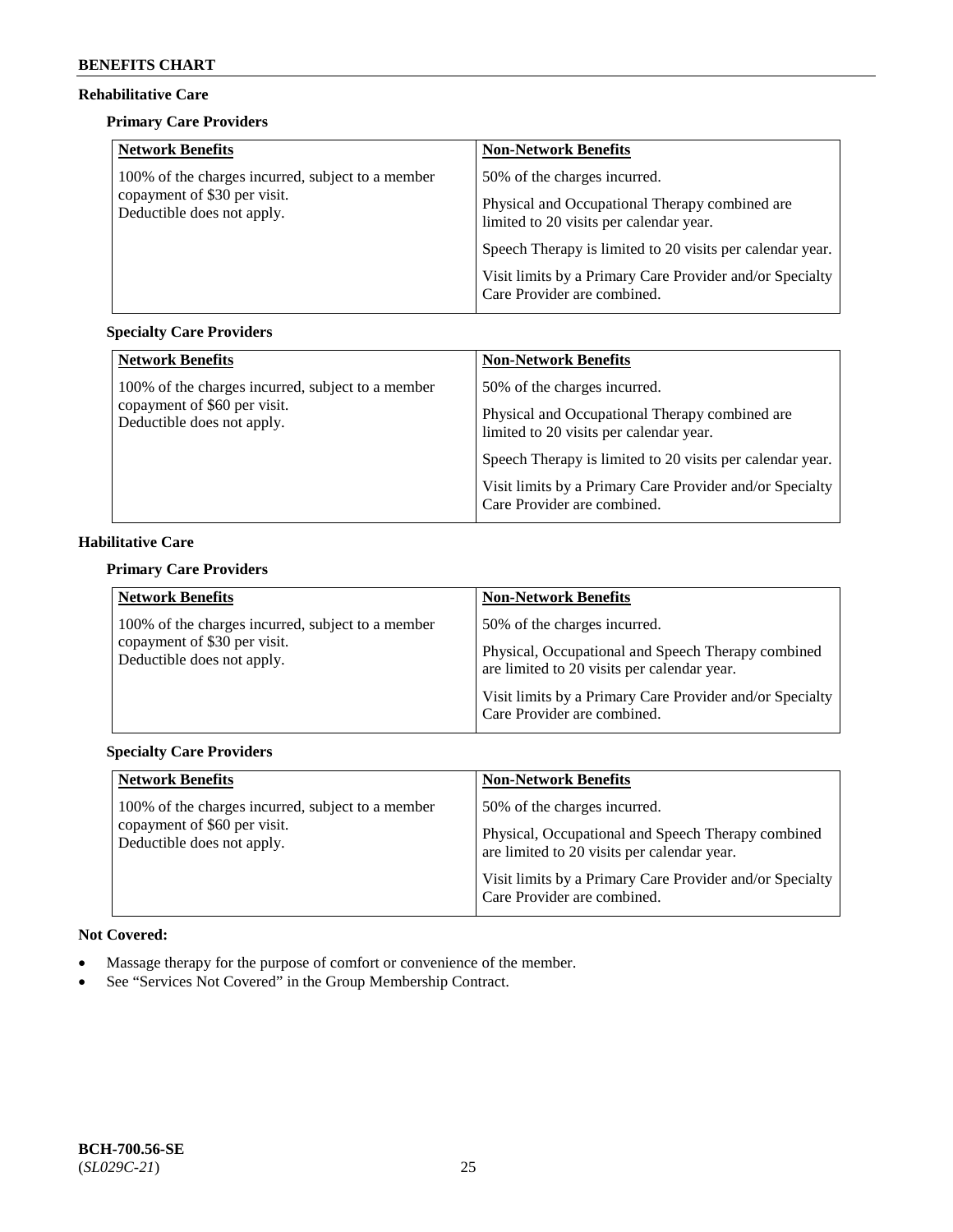## **PORT WINE STAIN REMOVAL SERVICES**

#### **Covered Services:**

We cover port wine stain removal services.

| <b>Network Benefits</b>                                | <b>Non-Network Benefits</b>                                  |
|--------------------------------------------------------|--------------------------------------------------------------|
| Coverage level is same as corresponding Network        | Coverage level is same as corresponding Non-Network          |
| Benefit, depending on type of service provided such as | Benefit, depending on type of service provided, such as      |
| Office Visits for Illness or Injury, Inpatient or      | Office Visits for Illness or Injury, Inpatient or Outpatient |
| <b>Outpatient Hospital Services.</b>                   | <b>Hospital Services.</b>                                    |

### **Not Covered:**

See "Services Not Covered" in the Group Membership Contract.

## **PRESCRIPTION DRUG SERVICES**

### **Covered Services:**

We cover prescription drugs and medications that can be self-administered or are administered in a physician's office. We cover off-label use of formulary drugs to treat cancer if the drug is recognized for the treatment of cancer in any authoritative compendia used by the Medicare program.

We cover orally administered anticancer drugs at the applicable benefit level under outpatient drugs below. We are in compliance with Minnesota Statute 62A.3075 because we do not cover orally administered anticancer drugs under our specialty drug benefit.

We will refill a prescription for eye drops covered under this Benefits Chart if the member requests a refill and original prescription specified that additional quantities would be needed, providing the refill request does not exceed the quantities needed, and the following conditions are met:

- If the member requests a 30-day refill supply, the request must be made between 21 and 30 days of the later of (a) the original date that the prescription was distributed to the member or (b) the date that the most recent refill was distributed to the member; or
- If the member requests a 90-day refill supply, the request must be made between 75 and 90 days of the later of (a) the original date that the prescription was distributed to the member or (b) the date that the most recent refill was distributed to the member.

A licensed pharmacist may prescribe and dispense self-administered hormonal contraceptives, nicotine replacement medications, and opiate antagonists for the treatment of an acute opiate overdose in accordance with section 151.37, subdivision 14, 15, or 16, under the same terms of coverage that would apply had the prescription drug been prescribed by a licensed physician, physician assistant, or advanced practice nurse practitioner. If the plan excludes coverage for selfadministered hormonal contraceptives, they will not be covered under this provision.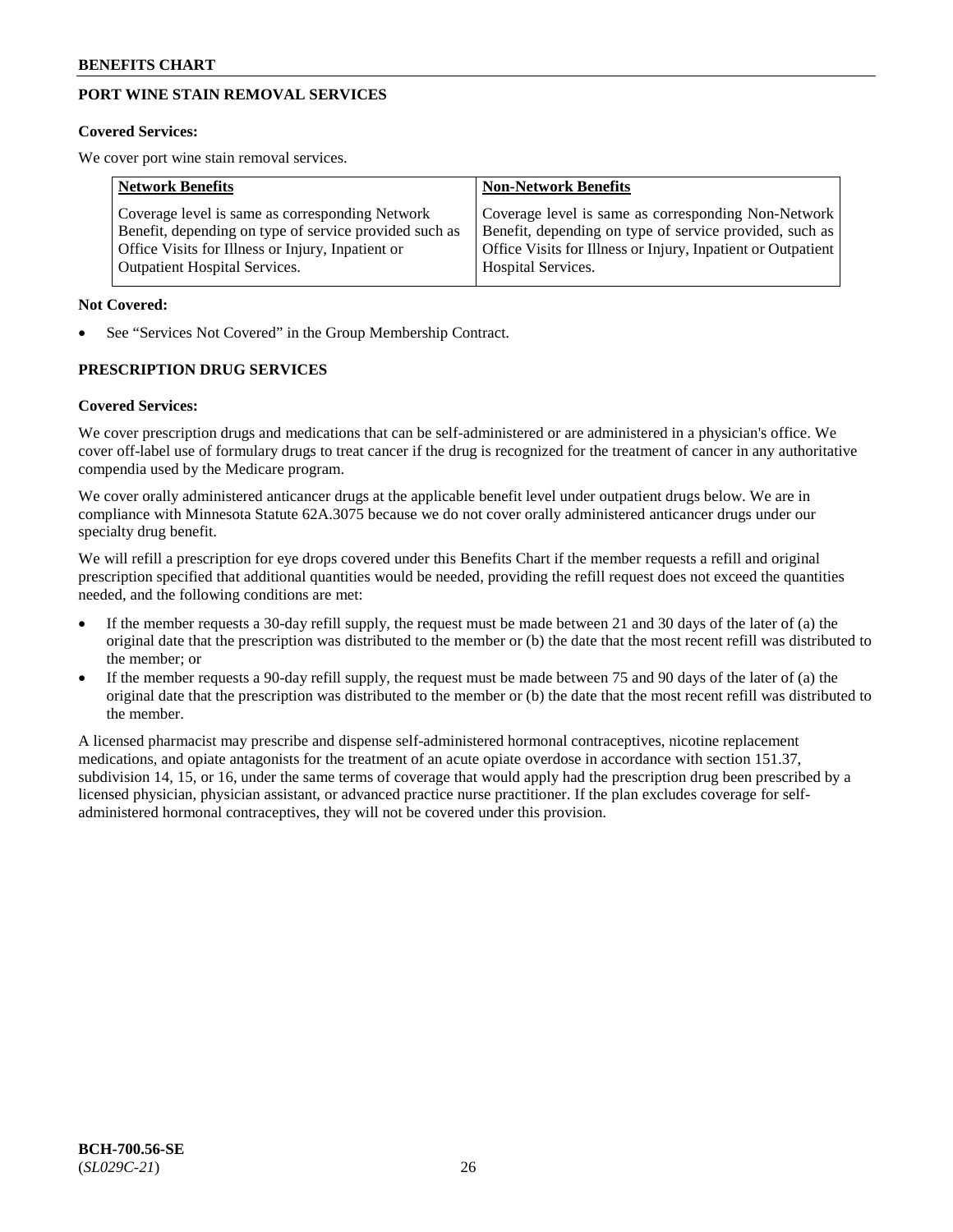## **For Network Benefits, drugs and medications must be obtained at a Network Pharmacy.**

## **Outpatient drugs (except as specified below)**

| <b>Network Benefits</b>                                                                                          | <b>Non-Network Benefits</b>  |
|------------------------------------------------------------------------------------------------------------------|------------------------------|
| 100% of the charges incurred, subject to a member<br>copayment of \$5 for generic low cost formulary<br>drugs.   | 50% of the charges incurred. |
| 100% of the charges incurred, subject to a member<br>copayment of \$25 for generic high cost formulary<br>drugs. |                              |
| 100% of the charges incurred, subject to a member<br>copayment of \$60 for brand name formulary drugs.           |                              |
| In no event will your cost for a formulary insulin drug<br>exceed \$25.                                          |                              |
| Non-formulary drugs are covered at 100% of the<br>charges incurred, subject to a member copayment of<br>\$150.   |                              |
| Deductible does not apply.                                                                                       |                              |

**Cost-Sharing Limits for Insulin:** We are required to limit your cost-sharing on prescription insulin to no more than the net price of the prescription insulin drug. This requirement applies at the point of sale, including deductible payments and the costsharing amounts charged once the deductible is met.

**Cost-sharing.** This means a deductible payment, copayment, or coinsurance amount that you must pay for covered prescription insulin in accordance with the terms and conditions of this health plan.

**Net price.** This means our cost for prescription insulin, including any rebates or discounts received by or accrued directly or indirectly to us from a drug manufacturer or pharmacy benefit manager.

## **Mail order drugs**

| <b>Network Benefits</b>                                                                                                                                                                                                    | <b>Non-Network Benefits</b>           |
|----------------------------------------------------------------------------------------------------------------------------------------------------------------------------------------------------------------------------|---------------------------------------|
| For your convenience, you may also get up to a 93-day<br>supply of outpatient prescription drugs that can be self-<br>administered through the designated mail order service.                                              | See Network Mail Order Drugs benefit. |
| New prescriptions to treat certain chronic conditions<br>and trial drugs will be limited to quantity limits<br>described at the end of this section. You will have to<br>pay one copayment for your initial 31-day supply. |                                       |
| Specialty Drugs are not available through the mail order<br>service.                                                                                                                                                       |                                       |

**Tobacco cessation drugs are covered for all FDA – approved tobacco cessation drugs for a minimum of 90 days**

| <b>Network Benefits</b>                                     | <b>Non-Network Benefits</b>  |
|-------------------------------------------------------------|------------------------------|
| 100% of the charges incurred.<br>Deductible does not apply. | 50% of the charges incurred. |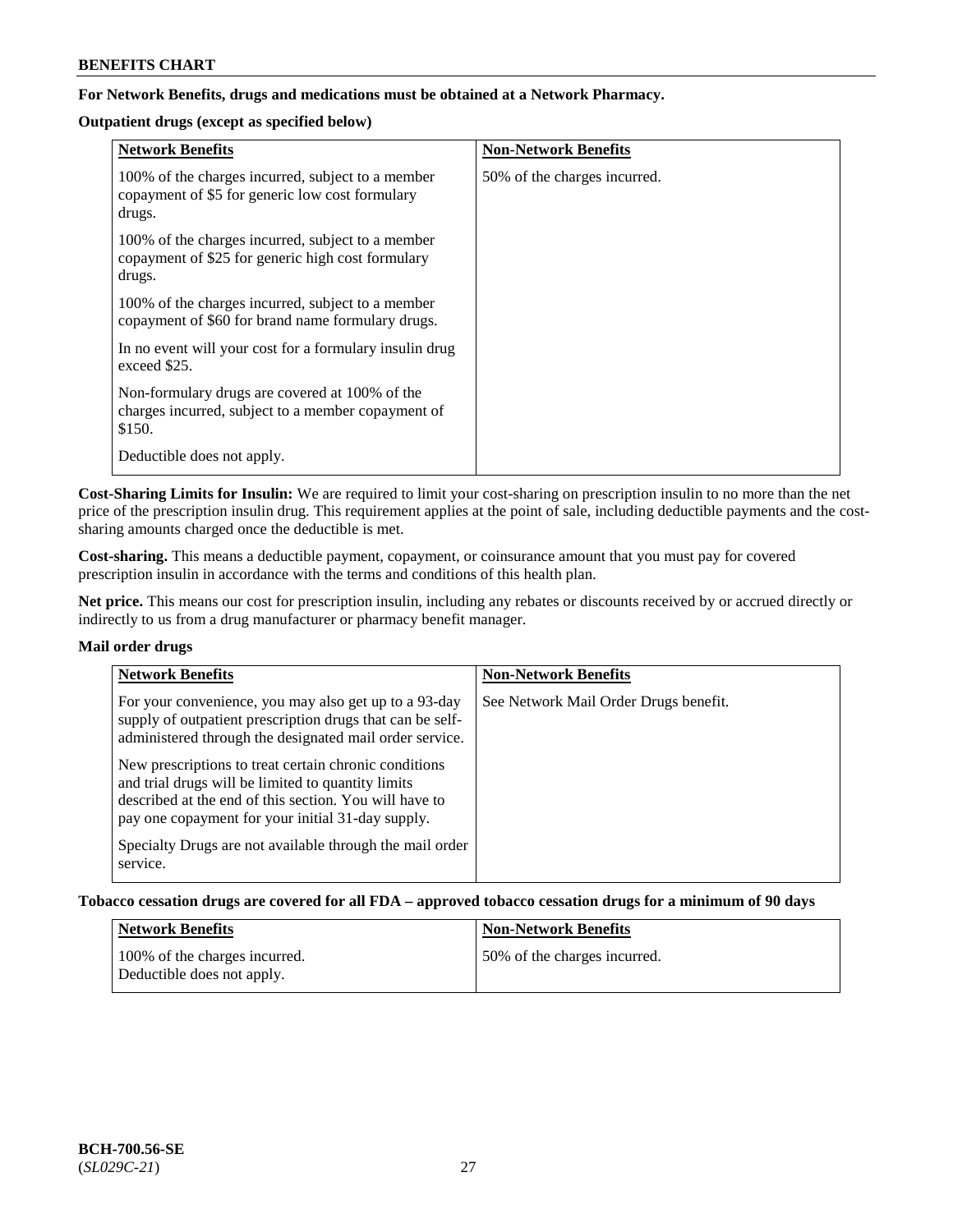## **Specialty Drugs that are self-administered**

| <b>Network Benefits</b>                                                                                                                    | <b>Non-Network Benefits</b> |
|--------------------------------------------------------------------------------------------------------------------------------------------|-----------------------------|
| 80% of the charges incurred.<br>Deductible does not apply.                                                                                 | No Coverage.                |
| For Network Benefits, specialty drugs are limited to<br>drugs on the specialty drug list and must be obtained<br>from a designated vendor. |                             |

## **Drugs for the treatment of growth deficiency**

| <b>Network Benefits</b>                                                                                                                            | <b>Non-Network Benefits</b>  |
|----------------------------------------------------------------------------------------------------------------------------------------------------|------------------------------|
| 70% of the charges incurred.<br>Deductible does not apply.                                                                                         | 50% of the charges incurred. |
| For Network Benefits, growth deficiency drugs are<br>limited to drugs on the specialty drug list and must be<br>obtained from a designated vendor. |                              |

## **Contraceptive drugs**

| <b>Network Benefits</b>                                                                                                                                        | <b>Non-Network Benefits</b>  |
|----------------------------------------------------------------------------------------------------------------------------------------------------------------|------------------------------|
| 100% of the charges incurred for formulary drugs.<br>Deductible does not apply.                                                                                | 50% of the charges incurred. |
| If a physician requests that a non-formulary<br>contraceptive drug be dispensed as written the drug will<br>be covered at 100%, not subject to the deductible. |                              |

## **Limitations:**

- Certain drugs may require prior authorization as indicated on the formulary. HealthPartners may require prior authorization for the drug and also the site where the drug will be provided. Certain drugs are subject to our utilization review process and quantity limits, as indicated on our formulary.
- Certain non-formulary drugs require prior authorization. In addition, certain drugs may be subject to any quantity limits applied as part of our trial program.
- If a member requests a brand name drug when there is a generic equivalent, the brand name drug will be covered up to the charge that would apply to the generic drug, minus any required copayment. If a physician requests that a brand name drug be dispensed as written, the drug will be paid at the non-formulary benefit.
- We may require members to try over-the-counter (OTC) drug alternatives before approving more costly formulary prescription drugs.
- Unless otherwise specified in the "Prescription Drug Services" section, you may receive up to a 31-day supply per prescription.
- A 93-day supply will be covered and dispensed only at pharmacies that participate in our extended day supply program
- New prescriptions to treat certain chronic conditions are limited to a 31-day supply.
- No more than a 31-day supply of Specialty Drugs will be covered and dispensed at a time, unless it's a manufacturer supplied drug that cannot be split that supplies the member with more than a 31-day supply.
- The member copayment for a drug will not exceed the cost of the drug.
- If a member copayment is required, you must pay one member copayment for each 31-day supply, or portion thereof.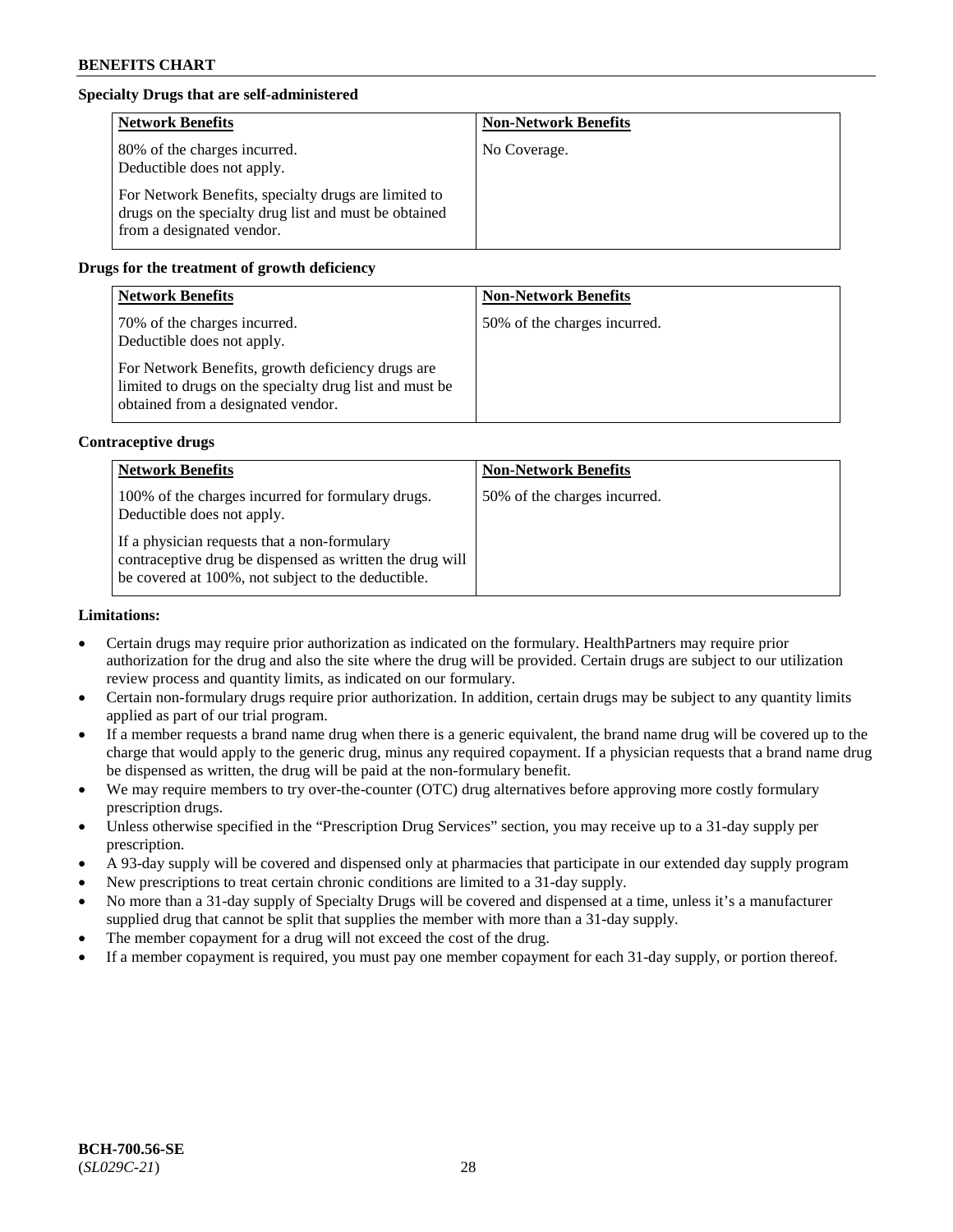## **Not Covered:**

- Replacement of prescription drugs, medications, equipment and supplies due to loss, damage or theft.
- Nonprescription (over the counter) drugs or medications, including, but not limited to, vitamins, supplements, homeopathic remedies, and non-FDA approved drugs unless listed on the formulary and prescribed by a physician or legally authorized health care provider under applicable state and federal law. We cover off-label use of drugs to treat cancer as specified in the "Prescription Drug Services" section of this Benefits Chart. This exclusion does not include over-the-counter contraceptives for women as allowed under the Affordable Care Act when the member obtains a prescription for the item. In addition, if the member obtains a prescription, this exclusion does not include aspirin to prevent cardiovascular disease for men and women of certain ages; folic acid supplements for women who may become pregnant; fluoride chemoprevention supplements for children without fluoride in their water source; and iron supplements for children ages 6-12 who are at risk of anemia.
- Drugs on the Excluded Drug List. The Excluded Drug List includes select drugs within a therapy class that are not eligible for coverage. This includes drugs that may be excluded for certain indications. However, you may request coverage for a drug on the Excluded Drug List by requesting an exception to the formulary under the formulary exception process described in the definition of formulary in this Benefits Chart. The Excluded Drug List is available at [healthpartners.com](http://www.healthpartners.com/)
- Drugs that are newly approved by the FDA until they are reviewed and approved by HealthPartners Pharmacy and Therapeutics Committee. However, you may request coverage for a drug that is newly approved by the FDA by requesting an exception to the formulary under the formulary exception process described in the definition of formulary in the Benefits Chart.
- All drugs used for sexual dysfunction.
- All drugs for the treatment of infertility.
- Medical cannabis.
- Medical devices approved by the FDA will not be covered under the "Prescription Drug Services" section unless they are on our formulary. Covered medical devices are generally submitted and reimbursed under your medical benefits.
- See "Services Not Covered" in the Group Membership Contract.

## **PREVENTIVE SERVICES**

## **Applicable Definitions:**

**Routine Preventive Services** are routine healthcare services that include screenings, check-ups and counseling to prevent illness, disease or other health problems before symptoms occur.

**Diagnostic Services** are services to help a provider understand your symptoms, diagnose illness and decide what treatment may be needed. They may be the same services that are listed as preventive services, but they are being used as diagnostic services. Your provider will determine if these services are preventive or diagnostic. These services are not preventive if received as part of a visit to diagnose, manage or maintain an acute or chronic medical condition, illness or injury. When that occurs, unless otherwise indicated below, standard deductibles, copayments or coinsurance apply.

## **Covered Services:**

We cover preventive services that meet any of the requirements under the Affordable Care Act (ACA) shown in the bulleted items below. These preventive services are covered at 100% under the network benefits with no deductible, copayments or coinsurance. (If a preventive service is not required by the ACA and it is covered at a lower benefit level or if a group qualifies for an exemption or accommodation for certain benefits under the ACA, it will be specified below). Preventive benefits mandated under the ACA are subject to periodic review and modification. Changes would be effective in accordance with the federal rules. Preventive services mandated by the ACA include:

- Evidence-based items or services that have in effect a rating of A or B in the current recommendations of the United States Preventive Services Task Force with respect to the individual;
- Immunizations for routine use in children, adolescents, and adults that have in effect a recommendation from the Advisory Committee on Immunization Practices of the Centers for Disease Control and Prevention with respect to the individual;
- With respect to infants, children, and adolescents, evidence-informed preventive care and screenings provided for in comprehensive guidelines supported by the Health Resources and Services Administration; and
- With respect to women, preventive care and screenings provided for in comprehensive guidelines supported by the Health Resources and Services Administration.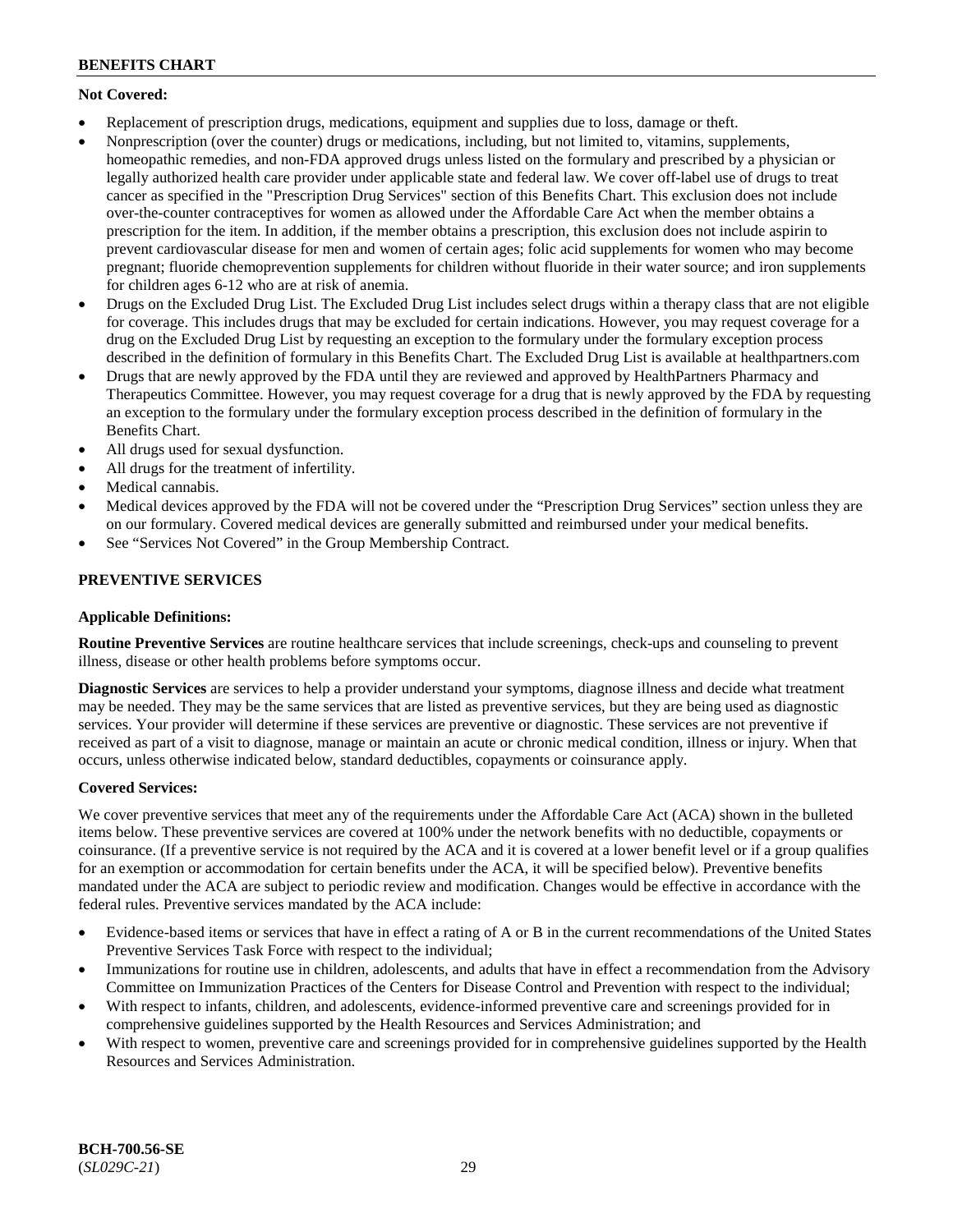Covered services are based on established medical policies, which are subject to periodic review and modification by the medical or dental directors. These medical policies (medical coverage criteria) are available by calling Member Services, or logging on to your "*my*HealthPartners" account at [healthpartners.com.](http://www.healthpartners.com/)

A complete list of preventive care services recommended under the U.S. Preventive Task Force (USPSTF) is available online at [uspreventiveservicestaskforce.org/Page/Name/uspstf-a-and-b-recommendations.](https://www.uspreventiveservicestaskforce.org/Page/Name/uspstf-a-and-b-recommendations-by-date/)

HHS: [healthcare.gov/coverage/preventive-care-benefits](https://www.healthcare.gov/coverage/preventive-care-benefits/)

CDC: [cdc.gov/vaccines/schedules/index.html](https://www.cdc.gov/vaccines/schedules/index.html)

### **ACA and state mandated preventive services are covered as follows:**

**Routine health exams and periodic health assessments.** A physician or health care provider will counsel you as to how often health assessments are needed based on age, sex and health status. This includes screening for tobacco use, at least two tobacco cessation attempts per year (for those who use tobacco products), all FDA approved tobacco cessation medications including over-the-counter drugs (as shown in the "Prescription Drug Services" Section) and at least four counseling sessions of at least ten minutes each for tobacco cessation.

| Network Benefits                                            | <b>Non-Network Benefits</b>  |
|-------------------------------------------------------------|------------------------------|
| 100% of the charges incurred.<br>Deductible does not apply. | 50% of the charges incurred. |

**Child health supervision services**. This includes pediatric preventive services, such as fluoride chemoprevention for children without fluoride in their water source, newborn screenings, appropriate immunizations, developmental assessments and laboratory services appropriate to the age of the child from birth to 72 months, and appropriate immunizations until the end of the month in which the child turns 19, as defined by the Standards of Child Health Care issued by the American Academy of Pediatrics. We cover at least five child health supervision visits from birth to 12 months, three child health supervision visits from 12 months to 24 months, once a year from 24 months to 72 months.

| Network Benefits                                            | <b>Non-Network Benefits</b>  |
|-------------------------------------------------------------|------------------------------|
| 100% of the charges incurred.<br>Deductible does not apply. | 50% of the charges incurred. |

**Routine prenatal care and exams.** This includes the comprehensive package of medical and psychosocial support provided throughout a pregnancy, including risk assessment, serial surveillance, prenatal education, and use of specialized skills and technology when needed, as defined by Standards for Obstetric-Gynecologic Services issued by the American College of Obstetricians and Gynecologists.

| <b>Network Benefits</b>                                     | <b>Non-Network Benefits</b>   |
|-------------------------------------------------------------|-------------------------------|
| 100% of the charges incurred.<br>Deductible does not apply. | 150% of the charges incurred. |

**Routine postnatal care.** This includes health exams, assessments, education and counseling relating to the period immediately after childbirth

| <b>Network Benefits</b>                                     | <b>Non-Network Benefits</b>  |
|-------------------------------------------------------------|------------------------------|
| 100% of the charges incurred.<br>Deductible does not apply. | 50% of the charges incurred. |

**Routine screening procedures for cancer.** This includes colorectal screening or other cancer screenings recommended by the USPSTF with an A or B rating. Women's preventive health services below describes additional routine screening procedures for cancer.

| Network Benefits                                            | <b>Non-Network Benefits</b>  |
|-------------------------------------------------------------|------------------------------|
| 100% of the charges incurred.<br>Deductible does not apply. | 50% of the charges incurred. |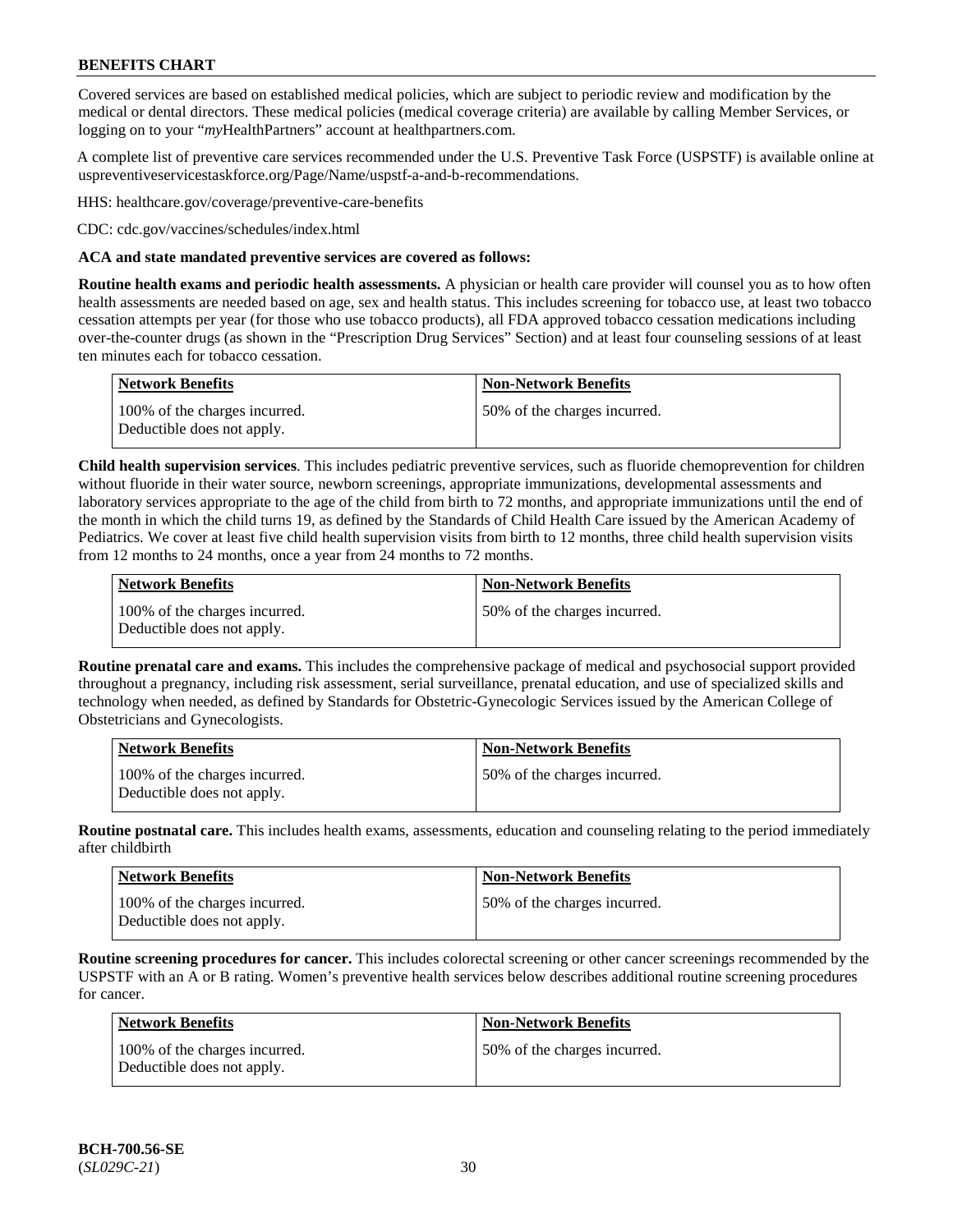**Professional voluntary family planning services.** This includes services to prevent or delay a pregnancy, including counseling and education. Services must be provided by a licensed provider.

| <b>Network Benefits</b>                                     | <b>Non-Network Benefits</b> |
|-------------------------------------------------------------|-----------------------------|
| 100% of the charges incurred.<br>Deductible does not apply. | See Network Benefits.       |

## **Adult immunizations**

| Network Benefits                                            | <b>Non-Network Benefits</b>  |
|-------------------------------------------------------------|------------------------------|
| 100% of the charges incurred.<br>Deductible does not apply. | 50% of the charges incurred. |

**Women's preventive services.**This includes mammograms\*, screenings for cervical cancer (pap smears), breast pumps, human papillomavirus (HPV) testing; counseling for sexually transmitted infections, counseling and screening for human immunodeficiency virus (HIV), and all FDA approved contraceptive methods as prescribed by a doctor, sterilization procedures, education and counseling (see the "Prescription Drug Services" section for coverage of oral contraceptive drugs). For women whose family history is associated with an increased risk for BRCA1 or BRCA2 gene mutations, we cover genetic counseling and BRCA screening without cost sharing, if appropriate and as determined by a physician

**\***Preventive mammogram screening includes digital breast tomosynthesis (3D mammograms) for members at risk for breast cancer.

"At risk for breast cancer" means: (1) having a family history with one or more first- or second-degree relatives with breast cancer; (2) testing positive for BRCA1 or BRCA2 mutations; (3) having heterogeneously dense breasts or extremely dense breasts based on the Breast Imaging Reporting and Data System established by the American College of Radiology; or (4) having a previous diagnosis of breast cancer.

| Network Benefits                                            | <b>Non-Network Benefits</b>  |
|-------------------------------------------------------------|------------------------------|
| 100% of the charges incurred.<br>Deductible does not apply. | 50% of the charges incurred. |

**Obesity screening and management.** We cover obesity screening and counseling for all ages during a routine preventive care exam. If you are age 18 or older and have a body mass index of 30 or more, we also cover intensive obesity management to help you lose weight. Your primary care doctor can coordinate these services.

| Network Benefits                                            | <b>Non-Network Benefits</b>  |
|-------------------------------------------------------------|------------------------------|
| 100% of the charges incurred.<br>Deductible does not apply. | 50% of the charges incurred. |

**Preventive Medications.** We cover preventive medications currently recommended by USPSTF with an A or B rating if they are prescribed by your medical provider and they are listed on our formulary. Preventive medications are subject to periodic review and modification. Changes would be effective in accordance with the federal rules and reflected in our current medical coverage criteria for preventive care services.

| <b>Network Benefits</b>                                     | <b>Non-Network Benefits</b>   |
|-------------------------------------------------------------|-------------------------------|
| 100% of the charges incurred.<br>Deductible does not apply. | 150% of the charges incurred. |

## **In addition to any ACA or state mandated preventive services referenced above, we cover the following eligible services:**

#### **Routine eye and hearing exams**

| <b>Network Benefits</b>                                     | <b>Non-Network Benefits</b>  |
|-------------------------------------------------------------|------------------------------|
| 100% of the charges incurred.<br>Deductible does not apply. | 50% of the charges incurred. |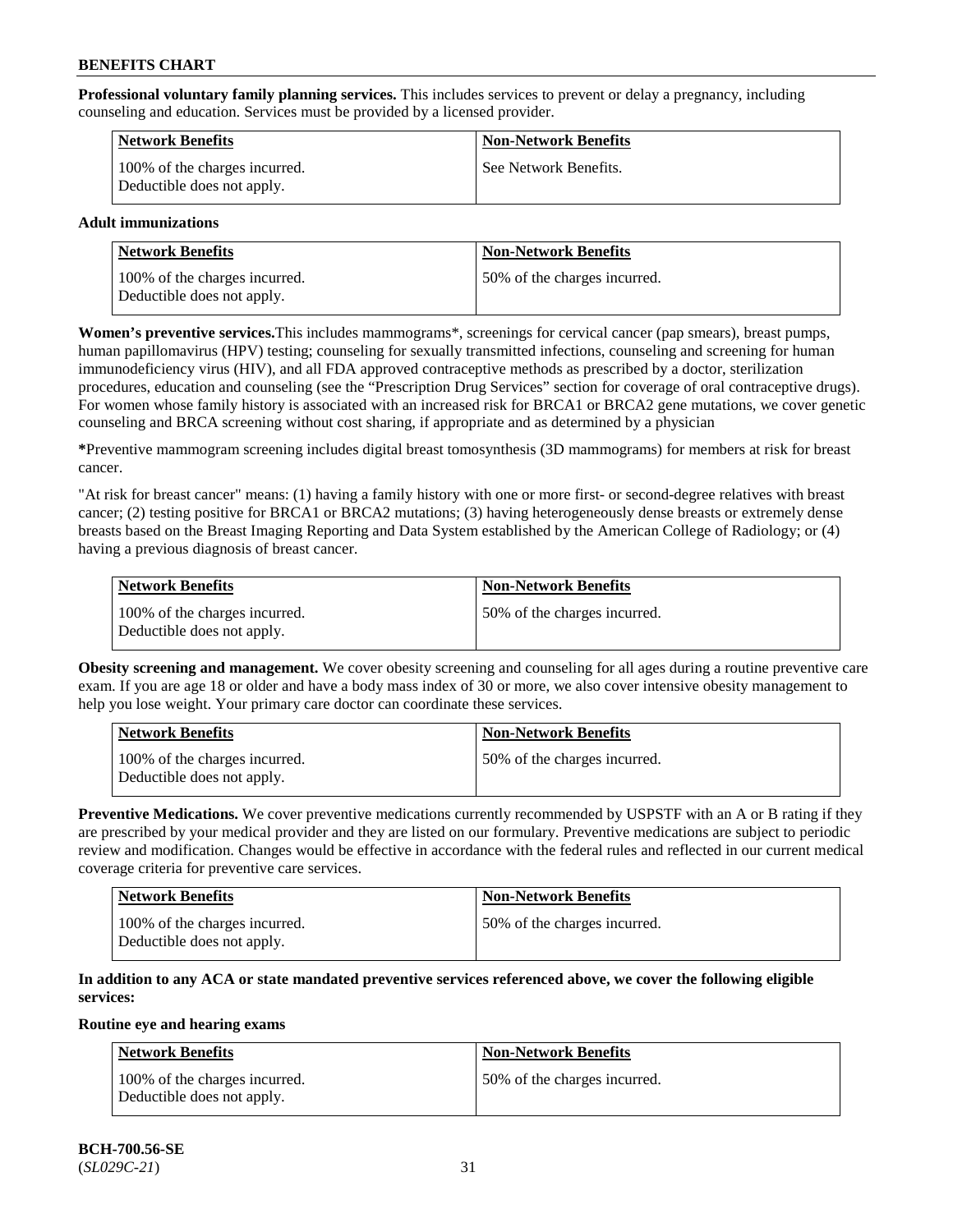**Ovarian cancer surveillance tests for women who are at risk.** "At risk for ovarian cancer" means (1) having a family history that includes any of the following: one or more first-degree or second-degree relatives with ovarian cancer, clusters of female relatives with breast cancer or nonpolyposis colorectal cancer; or (2) testing positive for BRCA1 or BRCA2 mutations. "Surveillance tests for ovarian cancer" means annual screening using: CA-125 serum tumor marker testing, transvaginal ultrasound, pelvic examination or other proven ovarian cancer screening tests currently being evaluated by the federal Food and Drug Administration or by the National Cancer Institute.

| <b>Network Benefits</b>                              | <b>Non-Network Benefits</b>                             |
|------------------------------------------------------|---------------------------------------------------------|
| Coverage level is same as corresponding Network      | Coverage level is same as corresponding Non-Network     |
| Benefit, depending on type of service provided, such | Benefit, depending on type of service provided, such as |
| as Diagnostic Imaging Services, Laboratory Services  | Diagnostic Imaging Services, Laboratory Services        |
| Office Visits for Illness or Injury or Preventive    | Office Visits for Illness or Injury or Preventive       |
| Services.                                            | Services.                                               |

### **Limitations:**

• Services are not preventive if received as part of a visit to diagnose, manage or maintain an acute or chronic medical condition, illness or injury. When that occurs, unless otherwise indicated above, standard deductibles, copayments or coinsurance apply.

### **Not Covered:**

See "Services Not Covered" in the Group Membership Contract.

## **SPECIFIED NON-NETWORK SERVICES**

## **Covered Services:**

We cover the following services when you elect to receive them from a non-network provider, at the same level of coverage we provide when you elect to receive the services from a network provider:

- Voluntary family planning of the conception and bearing of children.
- The provider visit(s) and test(s) necessary to make a diagnosis of infertility.
- Testing and treatment of sexually transmitted diseases (other than HIV).
- Testing for AIDS or other HIV-related conditions.

| <b>Network Benefits</b>                                                                                                                            | <b>Non-Network Benefits</b>                    |
|----------------------------------------------------------------------------------------------------------------------------------------------------|------------------------------------------------|
| Coverage level is same as corresponding Network<br>Benefit, depending on type of service provided, such as<br>Office Visits for Illness or Injury. | See Network Benefits for the services covered. |

#### **Not Covered:**

See "Services Not Covered" in the Group Membership Contract.

## **TELEMEDICINE BENEFIT**

#### **Covered Services:**

Telemedicine services are covered under this Benefits Chart, subject to our medical criteria.

| <b>Network Benefits</b>                                | <b>Non-Network Benefits</b>                            |
|--------------------------------------------------------|--------------------------------------------------------|
| Coverage level is same as corresponding Network        | Coverage level is same as corresponding Non-Network    |
| Benefit, depending upon type of service provided, such | Benefit, depending upon type of service provided, such |
| as Office Visits for Illness or Injury.                | as Office Visits for Illness or Injury.                |

### **Not Covered:**

See "Services Not Covered" in the Group Membership Contract.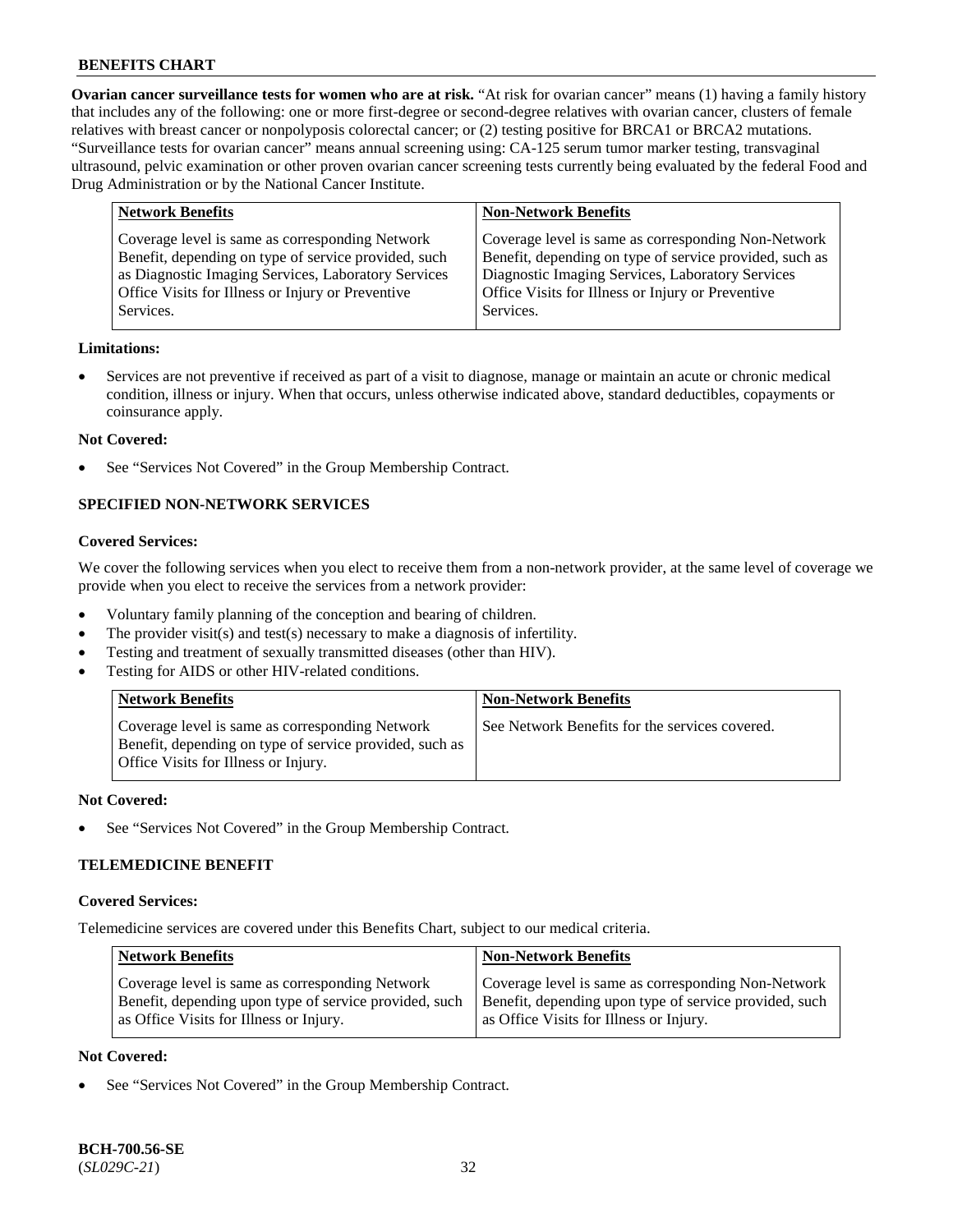## **TRANSPLANT SERVICES**

### **Applicable Definitions:**

**Autologous.** This is when the source of cells is from the individual's own marrow or stem cells.

**Allogeneic.** This is when the source of cells is from a related or unrelated donor's marrow or stem cells.

**Autologous Bone Marrow Transplant.** This is when the bone marrow is harvested from the individual and stored. The patient undergoes treatment which includes tumor ablation with high-dose chemotherapy and/or radiation. The bone marrow is reinfused (transplanted).

**Allogeneic Bone Marrow Transplant.** This is when the bone marrow is harvested from the related or unrelated donor and stored. The patient undergoes treatment which includes tumor ablation with high-dose chemotherapy and/or radiation. The bone marrow is reinfused (transplanted).

**Autologous/Allogeneic Stem Cell Support.** This is a treatment process that includes stem cell harvest from either bone marrow or peripheral blood, tumor ablation with high-dose chemotherapy and/or radiation, stem cell reinfusion, and related care. Autologous/allogeneic bone marrow transplantation and high dose chemotherapy with peripheral stem cell rescue/support are considered to be autologous/allogeneic stem cell support.

**Designated Transplant Center.** This is any health care provider, group or association of health care providers designated by us to provide services, supplies or drugs for specified transplants for our members.

**Transplant Services.** This is transplantation (including transplants) of the human organs or tissue listed below, including all related post-surgical treatment and drugs and multiple transplants for a related cause. Transplant services do not include other organ or tissue transplants or surgical implantation of mechanical devices functioning as a human organ, except surgical implantation of an FDA approved Ventricular Assist Device (VAD) or total artificial heart, functioning as a temporary bridge to heart transplantation.

Prior authorization is required prior to consultation to support coordination of care and benefits.

### **Covered Services:**

We cover eligible transplant services (as defined above) while you are covered under this Benefits Chart. Transplants that will be considered for coverage are limited to the following:

- Kidney transplants for end-stage disease.
- Cornea transplants for end-stage disease.
- Heart transplants for end-stage disease.
- Lung transplants or heart/lung transplants for: (1) primary pulmonary hypertension; (2) Eisenmenger's syndrome; (3) endstage pulmonary fibrosis; (4) alpha 1 antitrypsin disease; (5) cystic fibrosis; and (6) emphysema.
- Liver transplants for: (1) biliary atresia in children; (2) primary biliary cirrhosis; (3) post-acute viral infection (including hepatitis A, hepatitis B antigen e negative and hepatitis C) causing acute atrophy or post-necrotic cirrhosis; (4) primary sclerosing cholangitis; (5) alcoholic cirrhosis; and (6) hepatocellular carcinoma.
- Allogeneic bone marrow transplants or peripheral stem cell support associated with high dose chemotherapy for: (1) acute myelogenous leukemia; (2) acute lymphocytic leukemia; (3) chronic myelogenous leukemia; (4) severe combined immunodeficiency disease; (5) Wiskott-Aldrich syndrome; (6) aplastic anemia; (7) sickle cell anemia; (8) non-relapsed or relapsed non-Hodgkin's lymphoma; (9) multiple myeloma; and (10) testicular cancer.
- Autologous bone marrow transplants or peripheral stem cell support associated with high-dose chemotherapy for: (1) acute leukemias; (2) non-Hodgkin's lymphoma; (3) Hodgkin's disease; (4) Burkitt's lymphoma; (5) neuroblastoma; (6) multiple myeloma; (7) chronic myelogenous leukemia; and (8) non-relapsed non-Hodgkin's lymphoma.
- Pancreas transplants for simultaneous pancreas-kidney transplants for diabetes, pancreas after kidney, living related segmental simultaneous pancreas kidney transplantation and pancreas transplant alone.

For Network Benefits, charges for transplant services must be incurred at a designated transplant center.

The transplant-related treatment provided, including expenses incurred for directly related donor services, shall be subject to and in accordance with the provisions, limitations, maximum and other terms of this Benefits Chart.

Medical and hospital expenses of the donor are covered only when the recipient is a member and the transplant and directly related donor expenses have been prior authorized for coverage. Treatment of medical complications that may occur to the donor are not covered. Donors are not considered members, and are therefore not eligible for the rights afforded to members under the Contract.